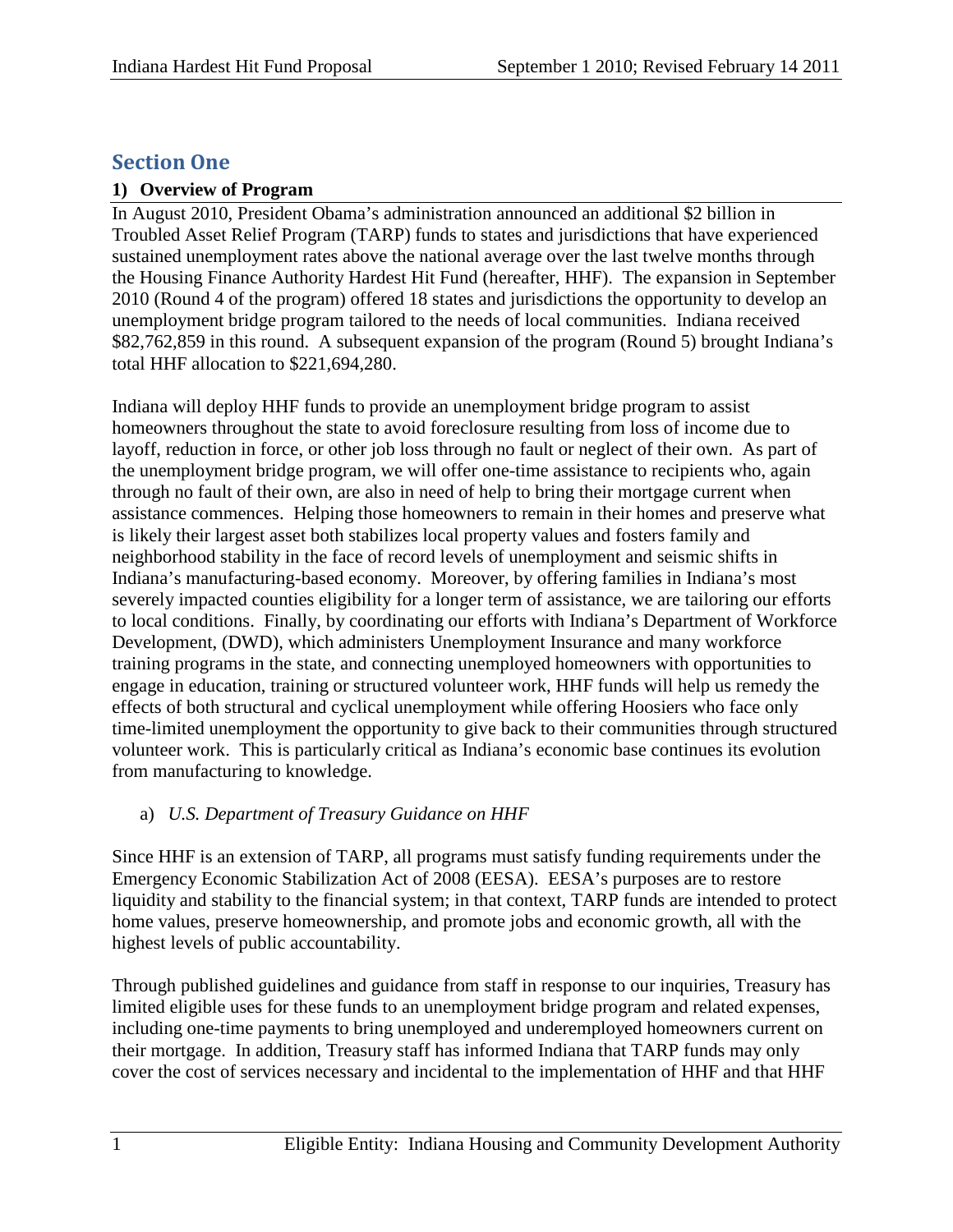may not be used to fund homeownership counseling. Indiana will implement procedures to ensure that TARP funds are not used to pay for inappropriate services.

## b) *Indiana's challenges and our responses to date*

Like other states in receipt of HHF dollars, Indiana has been hard-hit by unemployment and foreclosure. Since November 2008, in fact, Indiana's unemployment rate has been below the national average for only one month. In 2009, moreover, six percent of all mortgage loans in Indiana were subject to foreclosure filing at some point in the year. Together with the shift in the economy, these factors have contributed to falling property values, which are further destabilizing Indiana's neighborhoods. Home prices in Indiana did not experience the bubble that the rest of the nation (and our Midwestern neighbors) enjoyed, yet we have shared in the decline. Indiana is working to address these issues on two fronts, with cutting edge training and technical assistance for job seekers through DWD, and homeownership preservation efforts through the Indiana Foreclosure Prevention Network (IFPN), an established network of foreclosure prevention specialists which will serve as our primary referral mechanism for HHF assistance.

The Indiana Foreclosure Prevention Network: In early 2006, the Indiana Housing and Community Authority (IHCDA) hosted a series of meetings with government agencies and industry leaders to discuss the issues surrounding foreclosures and potential solutions for reducing foreclosures. Out of these meetings came a group known as the Indiana Foreclosure Prevention Network (IFPN). IFPN worked with elected officials to create legislation outlining a multi-tiered solution to delinquency and foreclosure in 2007. The initiative was launched in November 2007, and included a targeted public awareness campaign, a telephone helpline, and a state-wide network of trained mortgage foreclosure counselors.

Beginning in November 2007, IFPN launched a public awareness campaign to encourage individuals and families facing foreclosure to seek help by calling 1-877-GET-HOPE or by visiting www.877gethope.org. Upon contact, the homeowner is referred to a certified foreclosure prevention specialist with a local nonprofit organization. From its outset, the "Don't Let the Walls Foreclose in on You" campaign has concentrated on grassroots strategies that have resulted in the distribution of more than 350,000 marketing and collateral pieces. Over the past two years, IFPN has purchased or secured donations for radio, print, and billboard advertising in communities experiencing the highest concentrations of foreclosure. In addition to mass marketing, IFPN has hosted eight borrower outreach events that have brought more than 900 borrowers face-to-face with their lender or a housing counselor to discuss options to avoid foreclosure. In an effort to give troubled homeowners the opportunity to access foreclosure prevention assistance through the privacy of a phone call, in June of 2009 IFPN hosted a Phone-A-Thon. Finally, state legislation went into effect July  $1<sup>st</sup>$  2010 giving all homeowners for whom foreclosure proceedings have commenced the right to request and receive a settlement conference with a representative of their lender. Although we cannot yet assess the impact of this change in the law, we anticipate that the addition of HHF to our arsenal will vastly facilitate successful settlements. More than 85,000 Hoosiers have received assistance from IFPN since its inception.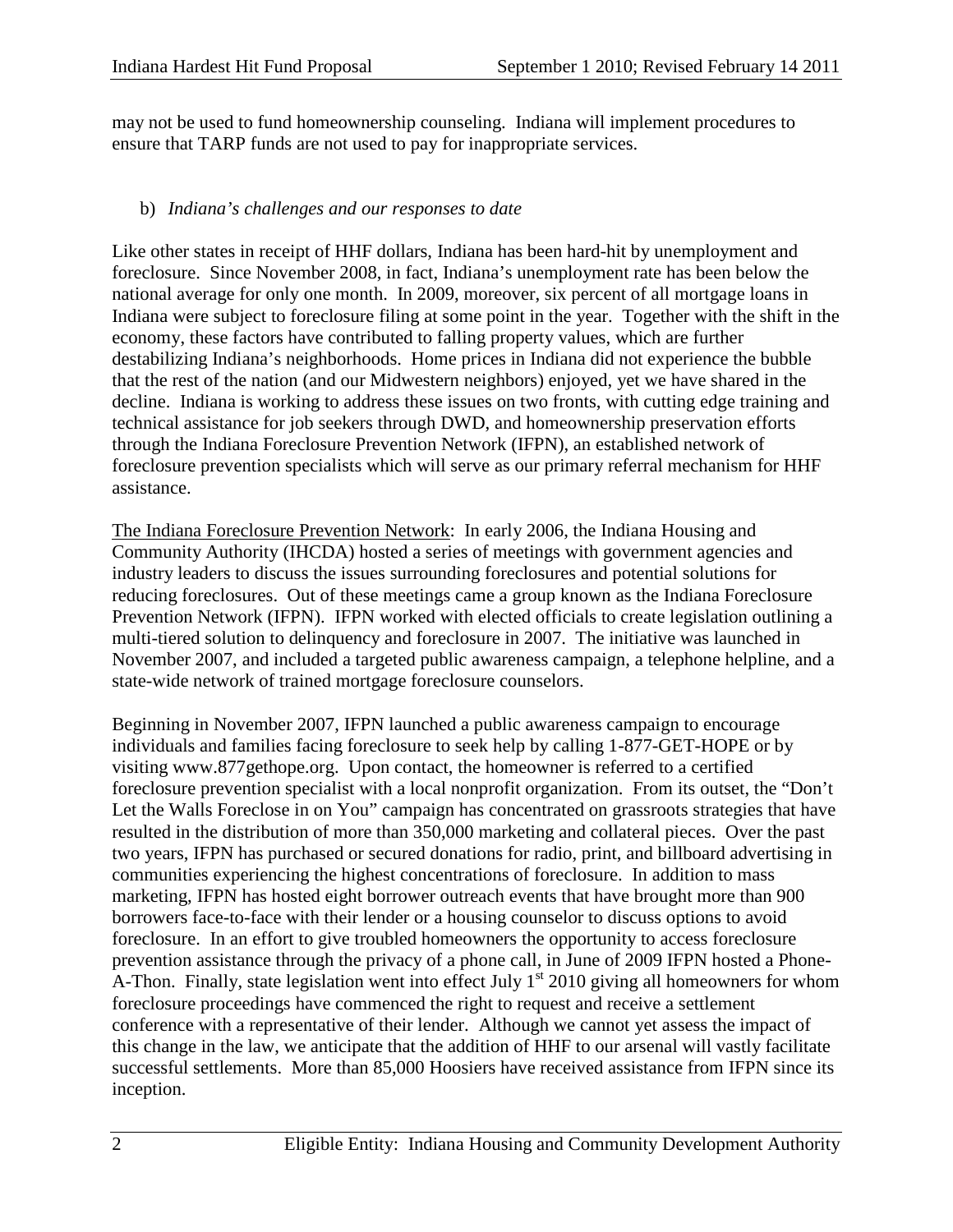Indiana's network of foreclosure prevention specialists helps homeowners communicate with their lenders/servicers and navigate the foreclosure prevention options offered by Making Home Affordable (MHA) and individual loan servicing companies and lenders. Unfortunately, through the end of June, only about one percent of eligible borrowers were in active trials or had secured permanent modifications.<sup>[1](#page-2-0)</sup> Moreover, with the exception of HAMP-UP (which is too new to evaluate) and programs made available by loan servicing companies and lenders, assistance for unemployed borrowers in need of forbearance is virtually non-existent.

c) *Program Overview*

In order to be most effective in Indiana, HHF must:

- Use existing networks and infrastructure to promote, support and administer programs developed with HHF;
- Facilitate intervention as early as possible;
- Require borrowers to make some meaningful contribution to their ongoing housing expenses;
- Facilitate borrower participation in job or entrepreneurship training, education leading to a degree or certification, or some form of voluntary service;
- Optimize the potential for sustainable results after assistance;
- Operate with the highest levels of transparency and fairness; and
- Collect and deploy data effectively to ensure that assistance at the micro level leads to sustainable change at the macro level.

Our proposed model incorporates each of these features.

The model will be implemented statewide with provisions to assist both homeowners who can soon find a new job with their existing skills as well as homeowners who are unlikely to find new jobs in their current trades. Our unemployment bridge program will offer homeowners with the greatest need assistance to prevent foreclosure and position the family for long-term sustainability. Indiana's two-tiered approach offers homeowners in communities with high foreclosure levels and high unemployment a longer maximum term of assistance, in recognition that in such communities, securing re-employment will be measurably (and verifiably) more difficult. Moreover, by requiring the homeowner to make some meaningful contribution to monthly housing expenses and engage in approved job readiness or entrepreneurship training, education, or volunteer work, we affirm the homeowner's role as a partner in crafting their future, rather than simply a passive recipient of assistance.

Homeowners in need of assistance will utilize select members of Indiana's existing IFPN infrastructure, composed of state-approved agencies, to certify their initial and ongoing eligibility for HHF dollars; IHCDA has selected twenty-four (24) agencies through a competitive proposal process, and will provide training to qualified counselors to help them to offer assistance related to HHF goals and objectives. An Indiana HHF-trained foreclosure specialist will work will each individual homeowner to screen for eligibility and develop an individualized HHF action plan to address the homeowner's particular needs; the HHF action plan will be

<span id="page-2-0"></span> <sup>1</sup> <http://www.financialstability.gov/docs/June%20MHA%20Public%20REVISED%20072610.pdf>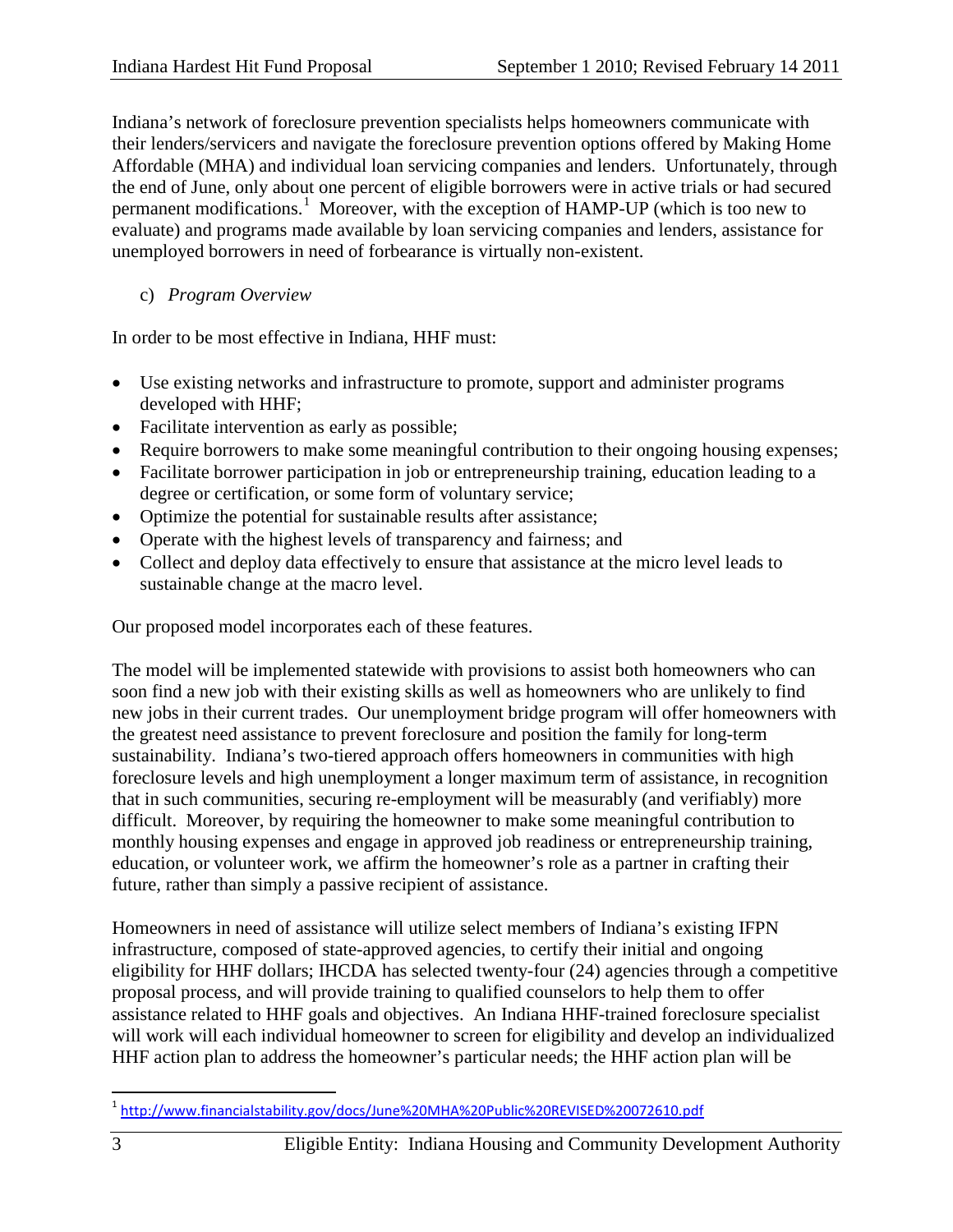related solely to TARP-funded modification programs. IHCDA will review and approve eligibility applications and HHF action plans, and monitor each homeowner's continued eligibility based on data provided by the counseling agency and the Indiana Department of Workforce Development. IHCDA will also closely monitor HHF results through ongoing reports from counselors and data-sharing agreements with the Indiana Department of Workforce Development.

Indiana proposes to use tested and proven targeted outreach strategies, which may include events, informational materials and collaboration with local media outlets to inform the public of the availability of HHF dollars. Using the tagline "Building the Bridge to Recovery", we have developed branding and marketing materials to communicate the availability of assistance for qualified households through HHF. IHCDA recently implemented a similar campaign revolving around our statewide foreclosure prevention efforts using the tagline "Don't Let the Walls Foreclose in on You"; as a result of that effort, Indiana's Foreclosure Prevention Hotline (1-877- GET-HOPE) quickly ramped up to 70 calls per day and continues to build as the message reaches a wider audience (and more Indiana homeowners encounter difficulty)

## d) *Program descriptions*

The term sheet included as Schedule B-1 sets forth the proposed terms of assistance in more detail. Following is a brief summary:

- i) Partial mortgage payment assistance: Indiana HHF assistance will provide partial mortgage payment assistance to eligible unemployed homeowners who have suffered job loss through no fault or neglect of their own. We will work with lenders and servicers in the state to complete participation agreements specifying the conditions under which payments must be accepted and applied to principal and interest. Homeowners will be required to contribute thirty percent (30%) of their current income toward Principal/Interest/Taxes/Insurance where appropriate (hereafter, PITI), with HHF dollars covering the balance. Borrowers will remit their monthly payment to U.S. Bank, the special servicer selected by IHCDA through a competitive process (hereafter, Special Servicer). U.S. Bank will collect and aggregate partial payments from borrowers and forward in batches to IHCDA. After IHCDA confirms the recipient's continued eligibility IHCDA will match the borrower's payment with the appropriate amount of HHF funds and forward payments in batches to the borrower's loan servicer. The maximum term of assistance will be specified in the homeowner's HHF action plan and may not exceed the maximum term available for the homeowner's county. As a condition of assistance, borrowers must engage in one or more of the following:
	- (1) Job training programs that have been approved by the DWD Commissioner, such as training that would represent an eligible expenditure under either the Indiana Individual Training Account or Trade Adjustment Act programs.
	- (2) Entrepreneurship training programs that have been approved by the Indiana Economic Development Corporation, Indiana's quasi-governmental lead economic development agency.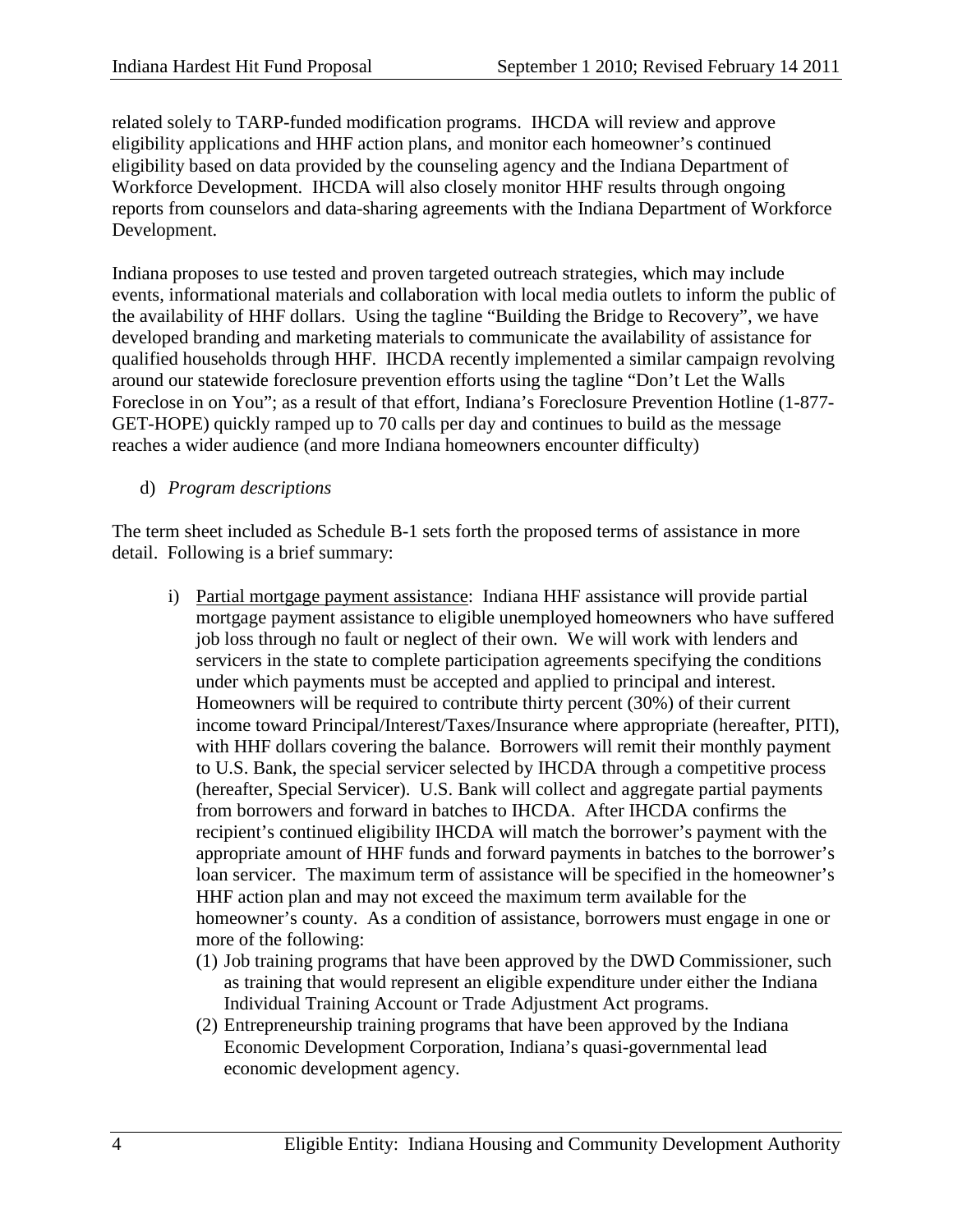- (3) Educational programs accessible through accredited institutions that are eligible to receive payments on behalf of students under the Free Application for Federal Student Aid; this would include two-year degree programs such as those offered by Indiana Vocational Technical College and four-year degree programs such as those offered by the eight campuses of the Indiana University system. Intake specialists will confirm that such training will further the individual's progress toward a recognized certification or degree that will improve the beneficiary's employment prospects.
- (4) Structured volunteer activities, intended to both help participants build skills and build their sense of self-efficacy.

In order to ensure that lenders and servicers accept payments through HHF and apply them appropriately to principal and interest, IHCDA may at its sole discretion make one-time payments of PITI to bring beneficiaries current on obligations such as pastdue mortgage payments or escrow shortfalls that would mitigate the effectiveness of ongoing assistance if left unpaid. On a limited basis, we may also provide this form of assistance to an employed individual who can document:

- (1) A period of unemployment;
- (2) An arrearage in their mortgage resulting from that unemployment;
- (3) Sufficient resources to make a meaningful contribution toward their arrearage; $2^2$  $2^2$ and
- (4) Underemployment resulting in an inability to bring the mortgage current with their own resources.

The total amount of assistance made available through these avenues may not exceed the maximum amount available to borrowers based on their county of residence. Our proposed programs are tailored to meet the particular needs of Indiana, as follows:

- i) Maximum term of assistance: Borrowers in the 46 counties classified as hardest hit<sup>[3](#page-4-1)</sup> will be eligible for a maximum term of assistance of eighteen months. Borrowers in the balance of the state will be eligible for a maximum term of assistance of twelve months. In order to facilitate success once the borrower becomes re-employed, assistance will be available for up to three months *after* the borrower secures a new position (subject to these maximum term limitations).
- ii) Maximum amount of assistance: All borrowers will be required to pay thirty percent (30%) of their income for PITI, and will be eligible for monthly assistance totaling the balance of their PITI obligation or \$1,000, whichever is less. Total assistance will therefore not exceed \$18,000 in targeted counties and \$12,000 in non-targeted counties. If borrowers utilize any funds up front for mortgage reinstatement (as for example if they need to clear an arrearage), then their monthly assistance will either be for a shorter term (if their monthly obligation is \$1,000), a lesser monthly amount or both.
- iii) Maximum income and asset level to be eligible for assistance: Because we want to target individuals with the greatest need for assistance, we are limiting eligibility to

<span id="page-4-1"></span>

<span id="page-4-0"></span><sup>&</sup>lt;sup>2</sup> The target amount would be thirty percent (30%), as with other aspects of the program.<br><sup>3</sup> Our methodology for determining hardest-hit status is set forth in more detail in Section Two.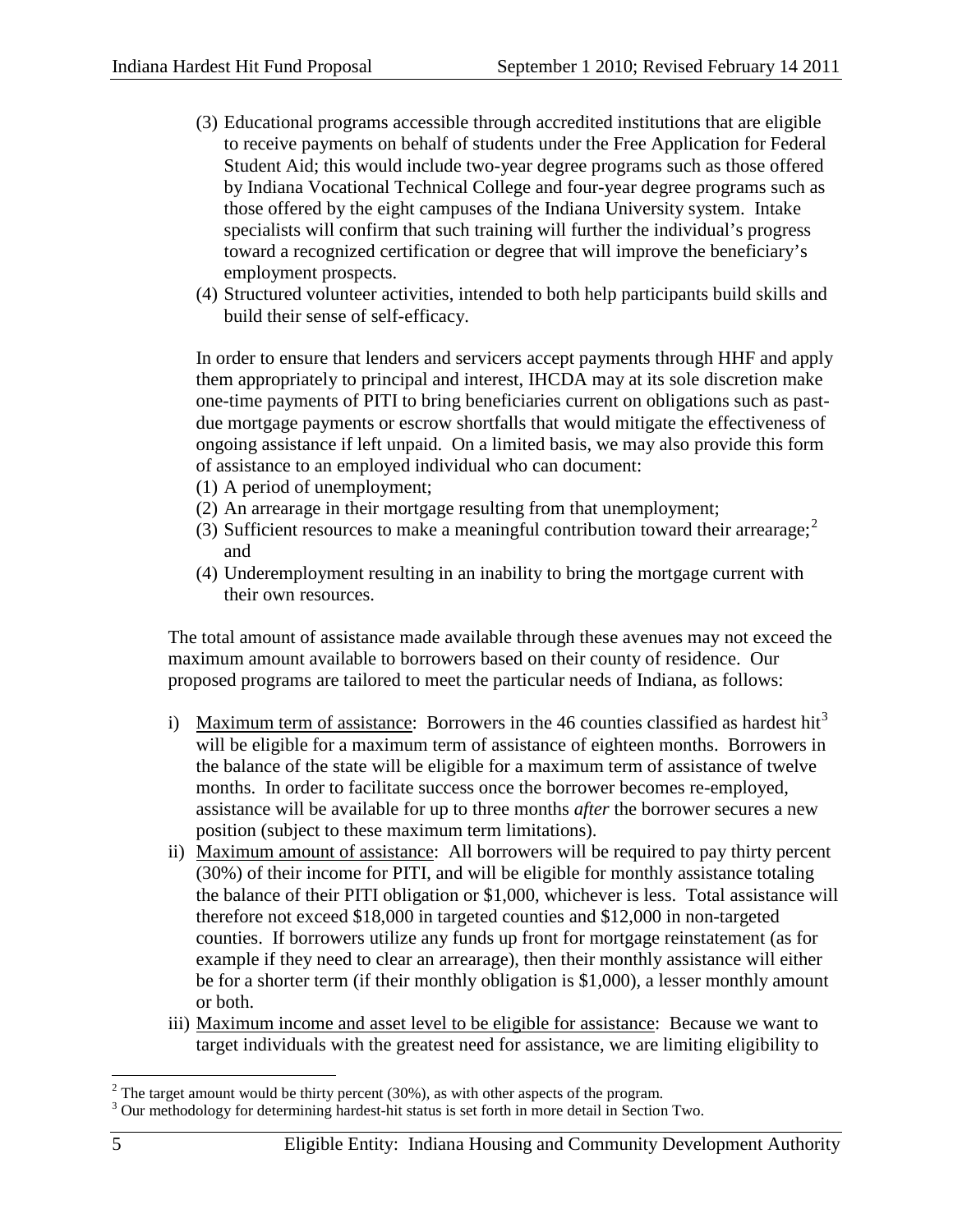households with current incomes below 140% AMI. Moreover, individuals with liquid assets equal to six months or more of PITI will be ineligible for assistance.

- iv) Requirement for participation in job training, education or volunteer work: In order to ensure that HHF assistance translates into long-term positive change for the homeowner, IHCDA plans to require that borrowers document that they are engaged in some form of job training, education or structured volunteer work during the period that they are receiving assistance. Through foreclosure prevention counseling, we will also help them to avoid potential pitfalls upon reemployment.
- v) Homeowner contribution to monthly housing expenses: In order to ensure that borrowers play a role in the preservation of their homes, IHCDA will require that borrowers contribute thirty percent (30%) of their current income toward PITI.
- vi) Ongoing monitoring of progress: The key to this entire system is the foreclosure prevention specialist, who will maintain contact with the borrower, monitor his or her progress against an HHF action plan, and work with borrowers, IHCDA and its Special Servicer and lending institutions to ensure that HHF assistance will result in a favorable and sustainable outcome for the client. Accordingly, we expect all participants to work with a specialist to develop an HHF action plan and maintain regular contact to confirm their progress against that plan.
- *b) Program allocation and targeting*

Under these assumptions, we will serve about 16,250 homeowners in Indiana. Our only preference in terms of households will be for veterans and current military personnel (active or reserve): they will receive priority of service over all other customers, but will not receive a greater level of assistance. In terms of geographic preferences, homeowners residing in one of the forty-six (46) Indiana counties with higher distress levels will be eligible for a longer term of assistance (18 months as opposed to 12 months) and maximum assistance amount (\$18,000 as opposed to \$12,000) than families residing in the balance of the state.

## *c) Program delivery and partner expenses*

In order to facilitate HHF delivery, we are budgeting roughly 18.7% of our total award amount for program delivery and partner expenses, including one-time set-up costs, transaction/processing costs, and foreclosure prevention activities directly related to HHF assistance. More detail on our proposed use of program delivery funds appears in Section Two.

## *d) Leverage*

The primary leverage for the program will come from program recipients, who will be required to contribute toward their monthly housing expenses based on thirty percent (30%) of their current income.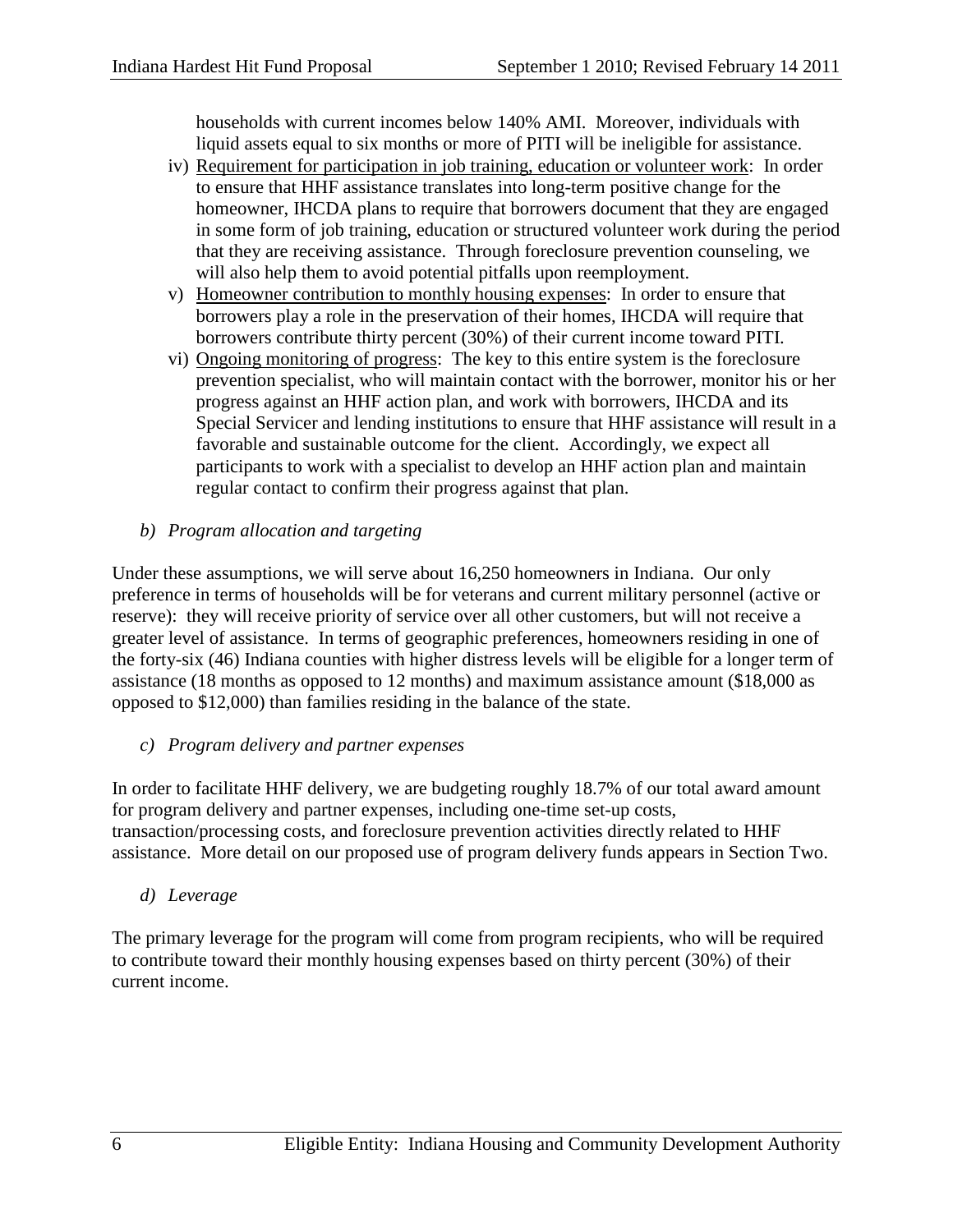# **Section Two**

#### **1) Program Overview**

*a) Introduction*

The purpose of HHF is to help families stay in their homes and avoid preventable foreclosure. Consistent with the purposes of EESA and TARP, Indiana's proposed program will be offered in a manner that protects home values, preserves homeownership, promotes jobs and economic growth and provides public accountability. Indiana's program is statewide in range and comprehensive in scope; at the same time, it is tailored to the unique needs and values of the Hoosier State. The program will focus on homeowners who are at risk of foreclosure due to a temporary or permanent reduction in income. Eligibility is limited to households with current incomes at or below 140% of Indiana's Area Median Income and total mortgage debt below the Federal Housing Finance Agency's conforming loan limit, as it may be adjusted from time to time. Indiana's HHF will be available to homeowners at any point on the road to foreclosure, from those who have just experienced a hardship but are not yet delinquent on their mortgage to those who are at the point of sheriff's sale.

Indiana has faced significant challenges in the last year that have particularly impacted low to moderate income homeowners:

- i) Indiana has lost its status near the top of the foreclosure filings ranks only because the subprime crisis has caught up with more populous states in the west and south. With nearly 41,000 new foreclosure filings in 2009, concentrated particularly in the industrial corridors in the northern and eastern parts of the state, Indiana's homeowners are more vulnerable than ever to the effects of foreclosure.
- ii) With agriculture and manufacturing as its historic economic drivers, Indiana is particularly vulnerable to downturns in the economy; from July 2008 to July 2010, over 260,000 jobs evaporated, again concentrated particularly in the northern and eastern parts of the state<sup>[4](#page-6-0)</sup>. This represents nearly  $8.5\%$  of all Hoosier jobs. As the nascent recovery gains strength in other parts of the country, Indiana's job growth has been strong<sup>[5](#page-6-1)</sup>, but we have far to go before we reach pre-recession levels. Moreover, the job growth that Indiana (and the rest of the country) will see in coming years will be in industries requiring significant levels of education for wages once available to high school graduates in manufacturing jobs. Accordingly, education and training will be critical for former manufacturing workers seeking to compete in the twentyfirst century economy.
- iii) Without discounting the devastating emotional and financial consequences of foreclosure on the family losing their home, we must also acknowledge the effect on the surrounding neighborhood. The Indiana University Center for Urban Policy and the Environment developed a statistical model based on foreclosures and housing values in Marion County (Indiana's most populous county) and noted that during the

<span id="page-6-0"></span><sup>&</sup>lt;sup>4</sup> [http://www.stats.indiana.edu/laus/laus\\_view2.html](http://www.stats.indiana.edu/laus/laus_view2.html)

<span id="page-6-1"></span><sup>&</sup>lt;sup>5</sup> <http://www.wthr.com/Global/story.asp?S=12685388>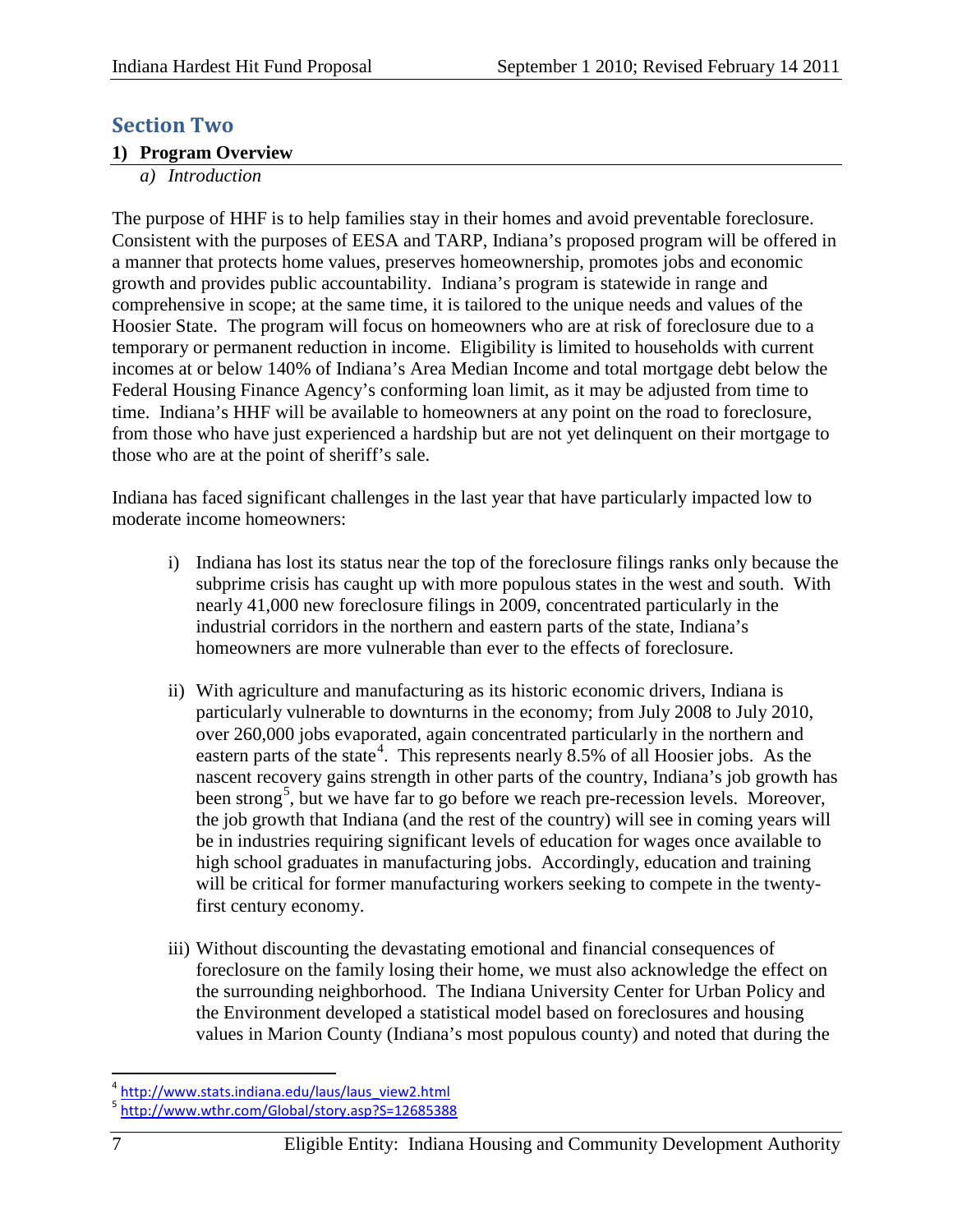period they studied, each foreclosure within a one-mile radius reduced the sales price of the average home by three to four percent.<sup>[6](#page-7-0)</sup> With foreclosures concentrated in areas in which job growth (and demand for housing) is already stagnant to declining, the impact on entire neighborhoods of multiple foreclosures can be tremendous. According to data prepared by CoreLogic (a private research firm), about 25% of Indiana's homeowners with mortgages currently owe more than their house is worth, in no small part due to the drop in values spawned by foreclosures and the disappearance of jobs. [7](#page-7-1) If analysts at Deutsche Bank are right, moreover, this number could climb as high as 4[8](#page-7-2)% before the trend reverses.<sup>8</sup>

With all this in mind, our goals for HHF are as follows:

- i) Reduce foreclosure: Because unemployed homeowners are generally not eligible for loan modifications but are at great risk for foreclosure due to loss of income, IHCDA's primary goal is to help this specific population avoid foreclosure through the payment of part of their monthly housing obligations until they can secure reemployment. Our intent is to provide sufficient assistance to help the homeowner secure new employment; in hardest hit counties, as discussed further below, we are providing a longer maximum term of assistance under the theory that finding a job in those communities will take longer. As a result of our assistance, the slide in property values in Indiana will at least slow, preserving wealth for the millions of Hoosiers whose home is their largest asset (and most critical safety net).
- ii) Help the homeowner during the critical early months of new employment: Because most employers impose a three month probationary period on their new hires during which employees may be fired without cause, we will provide assistance through the first three months of re-employment.
- iii) Create incentives for participation in programs that will facilitate more rapid reemployment in jobs with a future: By offering the homeowner the opportunity to update (and in appropriate cases, completely re-tool) their skills, we are positioning homeowners to compete for future jobs in a knowledge economy. For those who do not engage in either education or job training, we are offering opportunities to give back to the community through voluntary service.
- iv) Help homeowners to help themselves by providing most but not all of the funds needed to meet monthly housing obligations: By requiring the homeowner to have some "skin in the game", we both increase the number of homeowners we can help and help homeowners to take responsibility for their own destiny. In the Hoosier state, government handouts are not viewed kindly. By positioning HHF assistance to provide a helping hand rather than a handout, we reduce public perception that a select number of lucky homeowners are getting something for nothing.

<span id="page-7-0"></span><sup>&</sup>lt;sup>6</sup> <http://www.policyinstitute.iu.edu/PubsPDFs/Foreclosures.pdf><br><sup>7</sup> http://www.corelogic.com/About-Us/ResearchTrends/Negative-Equity-Report.aspx

<span id="page-7-2"></span><span id="page-7-1"></span><sup>&</sup>lt;sup>8</sup> <http://www.bloomberg.com/apps/news?pid=newsarchive&sid=adBYDzUMt68k>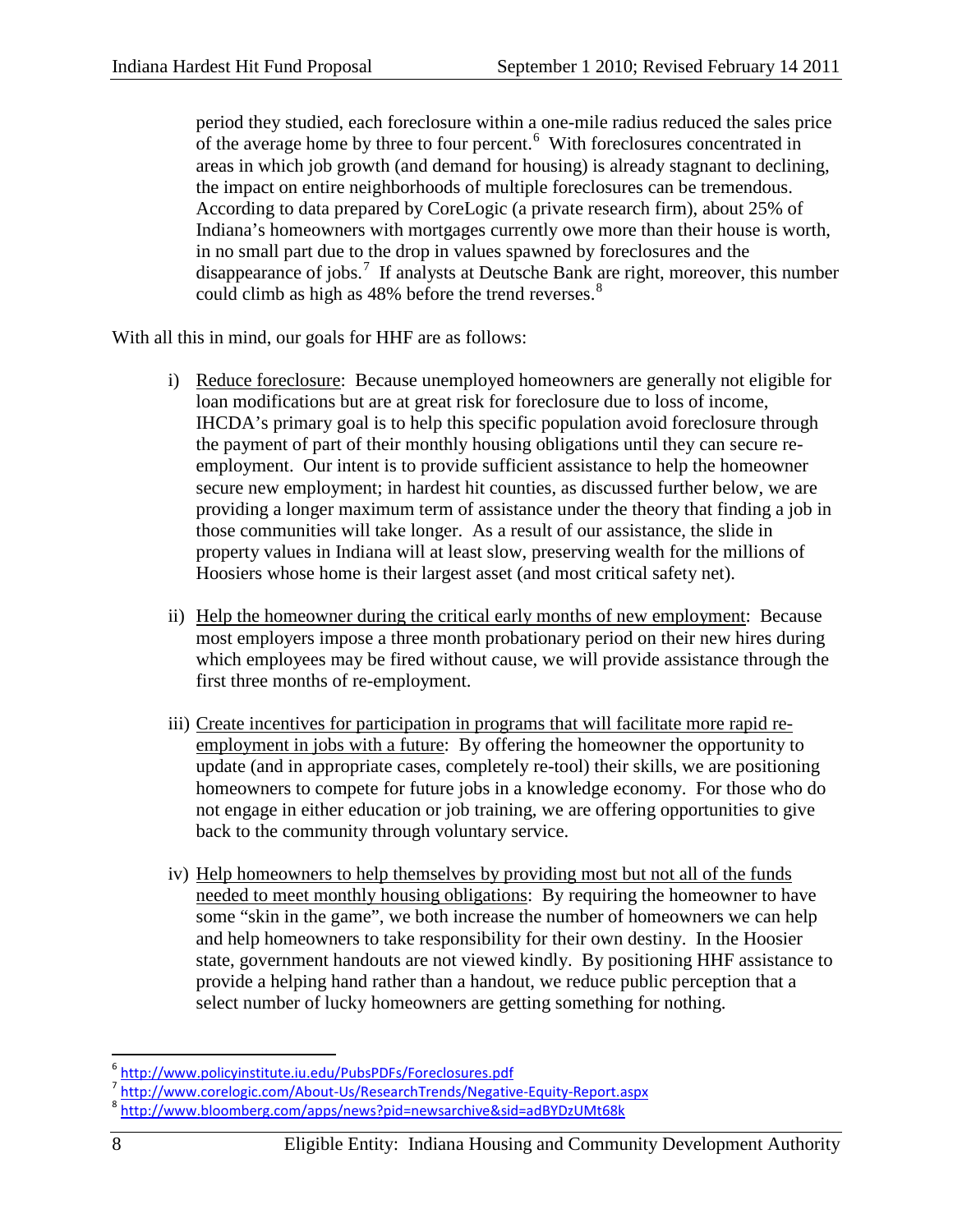## *2) Program Description*

As set forth in more detail in our term sheet, Indiana will provide sufficient assistance on a monthly basis to reduce an eligible recipient's monthly housing obligation to no more than thirty percent (30%) of household income. We will seamlessly integrate HHF into the existing IFPN to complete intake and qualification processes and provide assistance on an as-needed basis to ease the borrower's efforts to preserve the value of his or her home and conduct ongoing negotiation with lenders as needed; we will also coordinate our efforts with the Indiana Department of Workforce Development to incorporate information about the availability of HHF assistance into documents sent to unemployment insurance recipients, including the determination notice. As part of the unemployment bridge program, Indiana will also cover up to three delinquent housing payments (in an amount not to exceed \$3,000) to bring a homeowner current on his or her mortgage and prevent ongoing accumulation of fees and penalties; this assistance may be extended both to currently unemployed homeowners and homeowners who have secured a new job but accumulated an arrearage during their unemployment period. Finally, we will offer up to three months of assistance (again not to exceed \$3,000) after the borrower regains employment, so that recipients of assistance can get through their probationary/training period at work. Any assistance made available through these avenues will reduce the eligibility period and the amount the borrower may receive accordingly; that is, if a borrower in a hardest hit county receives three months of delinquent mortgage payments and three months of post-unemployment assistance, he or she may receive no more than twelve months of unemployment bridge payments. Following are our projected results, measures, and numbers for the program.

| <b>Result</b>                                                                               | <b>Measure</b>                                                           | <b>Number</b> | <b>Verification</b>                                              |
|---------------------------------------------------------------------------------------------|--------------------------------------------------------------------------|---------------|------------------------------------------------------------------|
| Potential participants learn about                                                          | <b>Homeowners Intake/Triage</b>                                          | 80,000        | <b>CounselorDirect (via</b>                                      |
| the program and apply for                                                                   | <b>Underwriting/Verification</b>                                         | 45,000        | www.877gethope.org)                                              |
| assistance.                                                                                 | <b>HHF</b> action plans proposed                                         | 20,000        | <b>CounselorDirect</b>                                           |
| <b>Review and approve homeowner</b><br>eligibility and HHF action plans                     | <b>Eligible Applicants</b><br>approved by lender                         | 18,000        | <b>Lender approved</b><br>secure communication<br>portal         |
|                                                                                             | <b>HHF</b> action plans<br><b>Approved by Lender and</b><br><b>IHCDA</b> | 16,257        | <b>CounselorDirect</b>                                           |
|                                                                                             | <b>Payments to Counselors</b>                                            | \$26,877,100  | <b>IHCDA</b> Internal<br><b>Reports</b>                          |
| Provide partial mortgage<br>payments while homeowners<br>search for a job and engage in job | <b>Homeowners served</b>                                                 | 16,257        | <b>IHCDA</b> Loan<br><b>Tracking System,</b><br>CounselorDirect, |
| training/education or voluntary<br>service, as well as a one-time                           | Average total assistance<br>amount <sup>9</sup>                          | \$11,235      | reports from third<br>party servicer.                            |
| payment as needed to bring them<br>current on their mortgage.                               | <b>Defaults/foreclosures</b><br>prevented <sup>10</sup>                  | 14,632        |                                                                  |

<span id="page-8-1"></span><span id="page-8-0"></span> <sup>9</sup> <sup>9</sup> Average term of 16 months, including 2 months' back payment and 3 months' post-unemployment payment. <sup>10</sup> Presumes that ten percent will still go into foreclosure.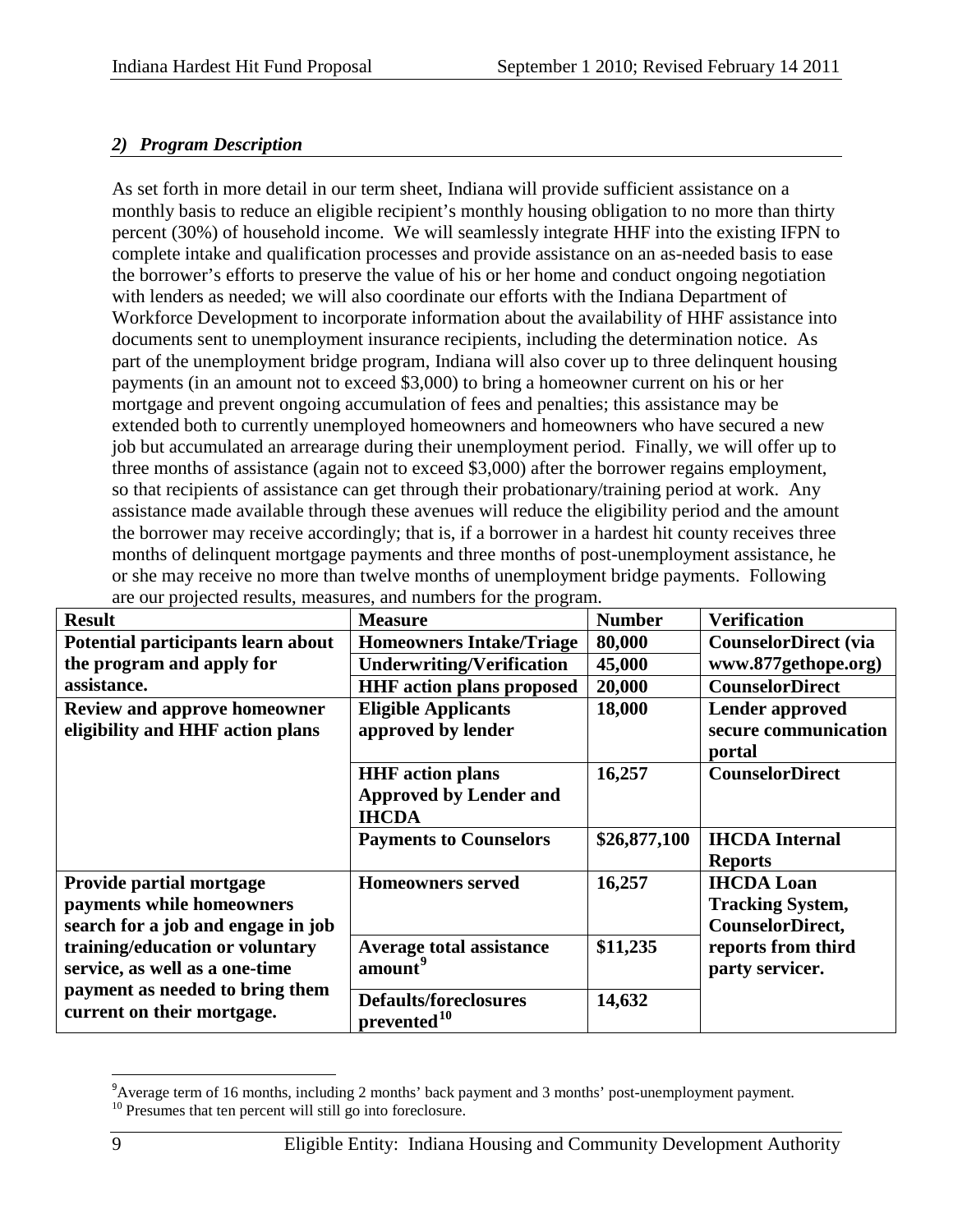*a) Population Served and allocation methodology*

IHCDA estimates that slightly more than 16,250 homeowners will be *directly* assisted by Indiana HHF, with ancillary benefits for neighboring homeowners as discussed above. Our method of allocating funds will thus be customer-driven, with funds made available to homeowners on a first-come, first-served basis regardless of an individual's county of residence. However, because we recognize that homeowners in the hardest hit Indiana counties will experience more difficulty securing re-employment, we will extend the maximum term of assistance in those counties by fifty percent, so that homeowners in non-targeted counties will be eligible for assistance for a maximum term of one year (or maximum assistance amount of \$12,000) while homeowners in targeted counties will be eligible for assistance for a maximum term of eighteen months (or a maximum amount of \$18,000).

To establish the counties of greatest need in Indiana, IHCDA reviewed current and historic data regarding unemployment, foreclosure and housing appreciation in all 92 Indiana counties. Based on our analysis, we chose two variables to designate our counties of greatest need:

- 1) Current and historic county unemployment as a percentage of total state unemployment: Recognizing that the primary intent of HHF is to remedy the effects of unemployment, IHCDA weighted this variable at 70% of the final score for each county. Using data from DWD, IHCDA policy staff assigned a value of one to three to each Indiana county as follows:
	- a) Counties were assigned a 1 if they were above their market share of unemployment as of July 2010 (that is, if the percentage of unemployment claimants in the county is greater than the percentage of Indiana's population represented by that county)
	- b) Counties were assigned a 2 if they were below their market share of unemployment as of July 2010 but their market share had increased from July 2008.
	- c) Counties were assigned a 3 if they were below their market share of unemployment as of July 2010 and their market share had declined from July 2008.
- 2) Current and historic foreclosure rates as a percentage of total foreclosures in the state: Because past foreclosure rates are also an important predictor of future foreclosure rates, ceteris paribus, we included this variable at a weight of 30% of the final score for each county. Using data furnished by county clerks in each of the 92 counties in Indiana, IHCDA policy staff assigned a value of one to three to each Indiana county as follows based on their foreclosure rate in July 2010 relative to other counties in the state: The top third were assigned a 1, the middle third were assigned a 2, and the bottom third were assigned a 3.

These variables helped us to identify the 46 hardest hit counties, as shown below (hardest hit counties are shaded in red).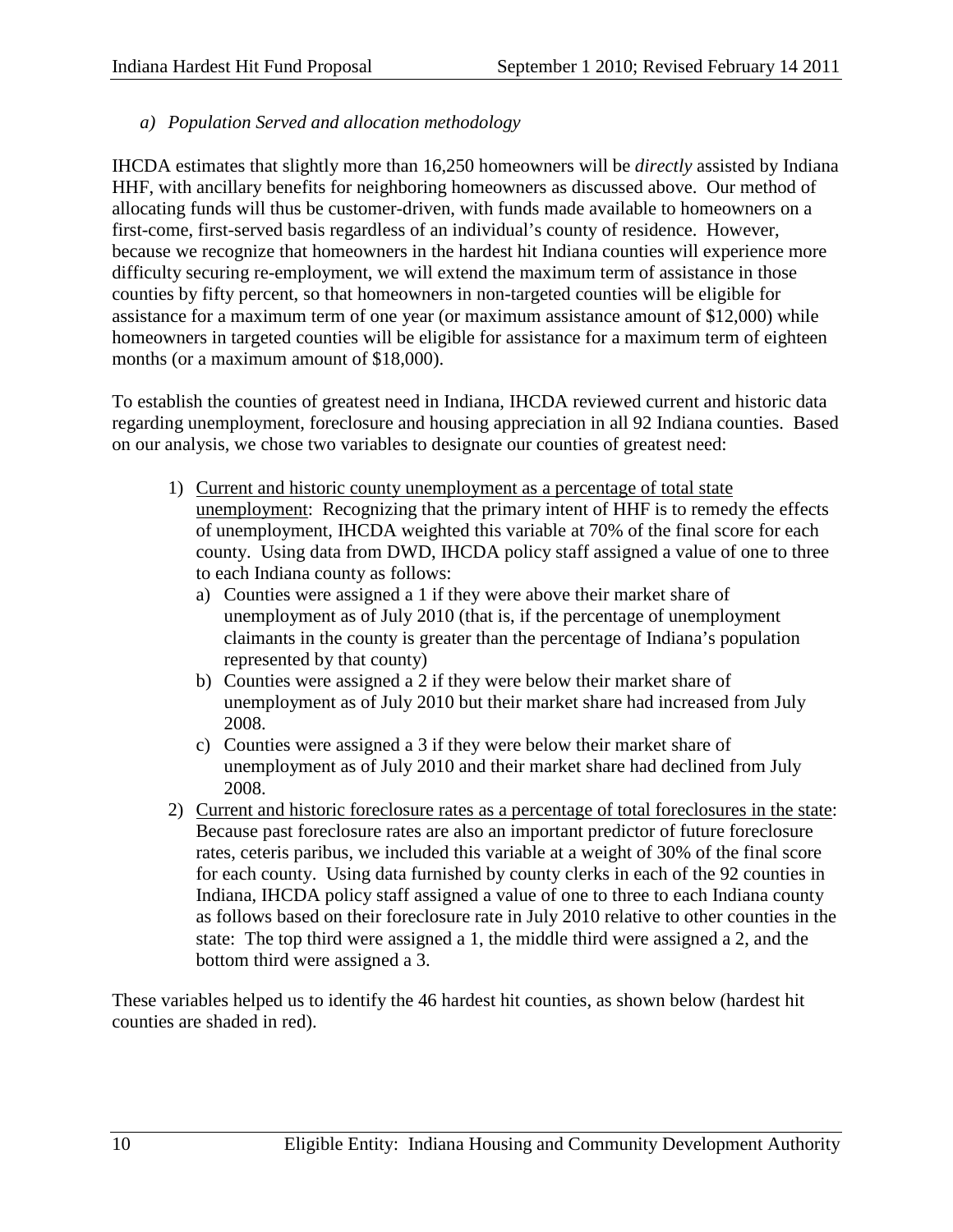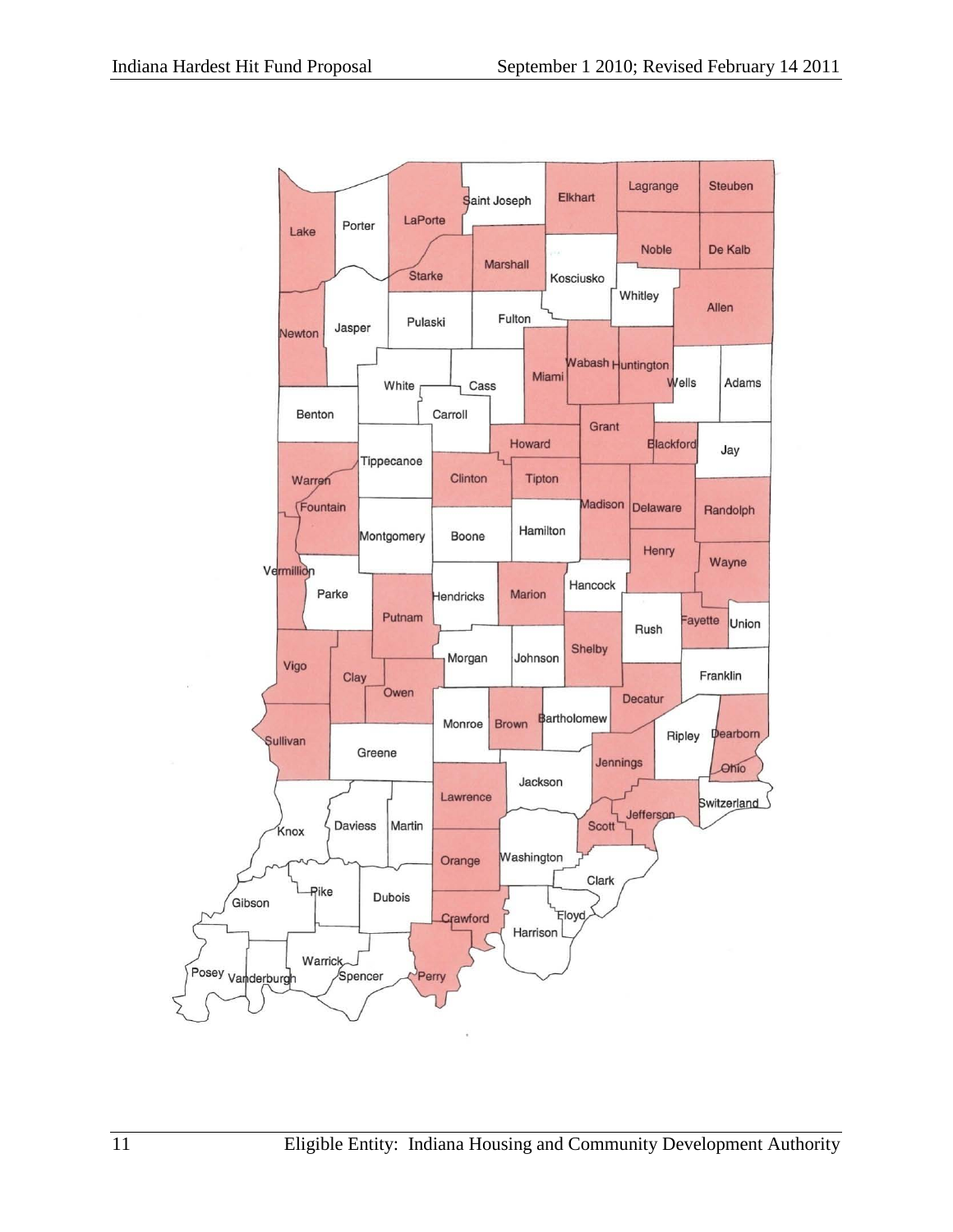## *b) Process used to secure feedback from state stakeholders*

IHCDA collected feedback through meetings with select partners and stakeholders, including:

- i) The Indiana Department of Workforce Development to discuss how best to optimize our partnership;
- ii) The Governor's Office, with the support of the Lieutenant Governor, to discuss how best to coordinate our efforts with other state agencies;
- iii) The Indiana Mortgage Bankers Association to solicit feedback regarding the participation of lenders and servicers;
- iv) The Indiana Association of Realtors to discuss how they might work with us to identify prospective customers;
- v) The Indiana Credit Union League to discuss how we might work with credit unions to reach prospective customers.

In addition, we presented our proposed HHF model to our Board at its regular meeting on August 26 2010.

Because of the limited lead time between notification of the availability of funds and the plan due date, however, we continued to hold stakeholder meetings over the next several months to refine our implementation processes and ensure we are reaching the right customers with our products. To continue our efforts, we are meeting with representatives of member banks for the Indiana Mortgage Banker Association as well as representatives of the Mortgage Foreclosure Trial Court Assistance Project (which is coordinated by the Indiana Supreme Court), among other key stakeholders.

*c) Process Flows*

Following is more detail on the specific processes by which eligible homeowners will qualify for and access assistance.

## **i) Intake Process**

- (1) Client goes to [www.877gethope.org,](http://www.877gethope.org/) either as a referral via IFPN marketing activities or via WorkOne staff referral.
- (2) Client completes online intake which feeds into CounselorDirect system.
- (3) CounselorDirect then relays client information to the IFPN helpline/website administrator who then refers to a local HHF agency in the client's service area.
- (4) HHF Intake Specialist contacts client within 2 business days to discuss the process and to instruct client to complete the information in packet sent by specialist and submit as soon as possible but no later than 30 days from date of referral.
	- (a) If Specialist attempts on 3 separate dates to contact borrower at phone/email provided by borrower with no response, then letter is sent to client. If 14 days go by with no follow-up on the part of the client, the case is closed out and notated in system. If 30 days elapse with no return of packet, the case is closed out and notated in system. **EXIT POINT #1**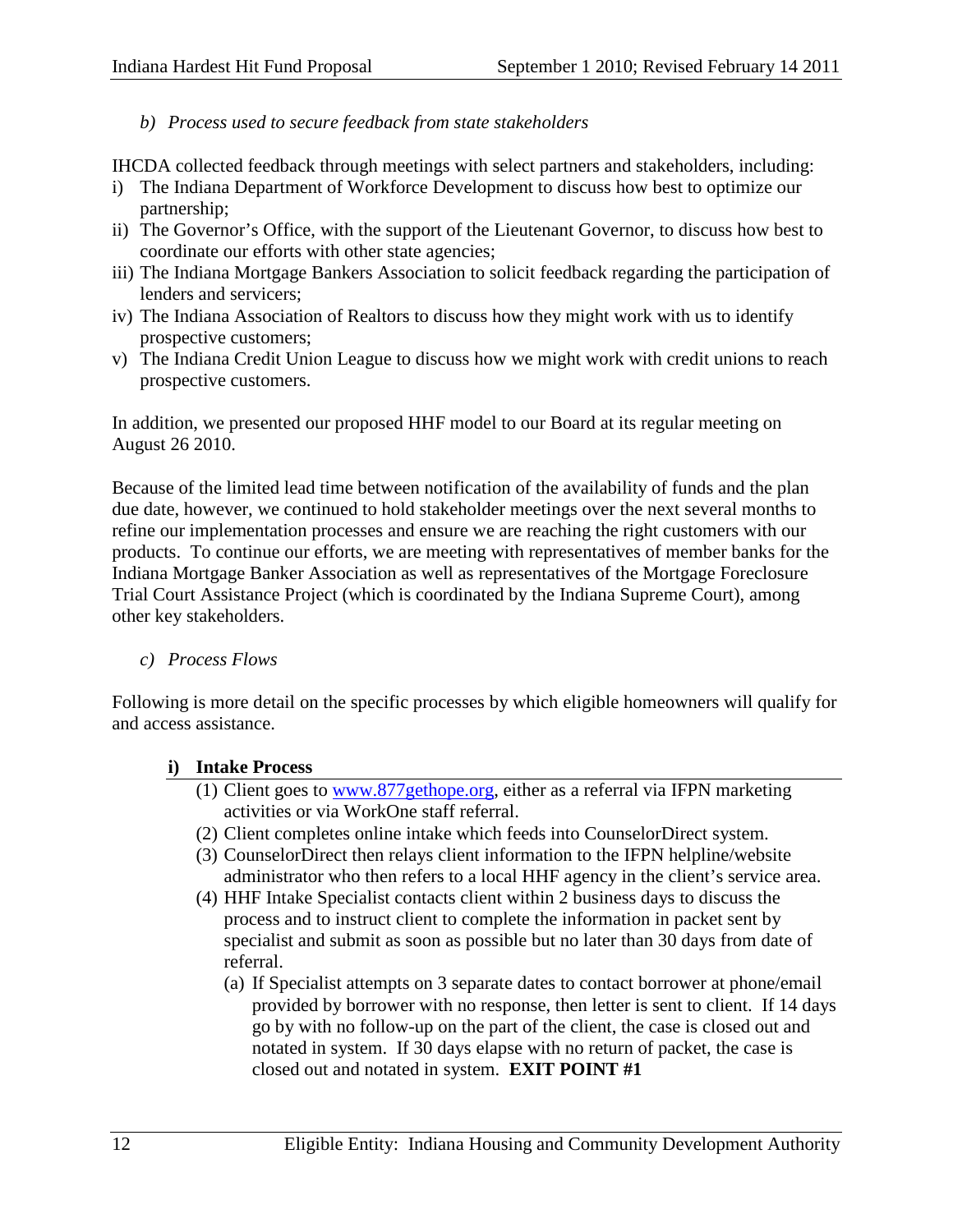- (b) If client contacts IFPN at a later date, they must start over again at STEP (1). Any subsequent assessment for assistance will take into account the client's initial non-responsiveness. Further non-responsiveness will be cause for program dismissal.
- (5) Specialist completes initial screen based on information provided and indicates probability of client's eligibility for FHA, HARP, HAMP/HAFA, HHF and whether or not lender/servicer would be willing to modify their existing loan (through a "private label" option) with information given.
	- (a) If initial screen indicates that client is not eligible for HHF, Specialist will notify the client and refer to IFPN for foreclosure prevention services. **EXIT POINT #2**
- (6) Once complete packet of information is submitted, Specialist will contact the client for follow-up phone intake. There are then initially 3 screens:
	- (a) Does the client have an FHA loan? If yes, then apply for FHA modification/forbearance. If no, go to STEP 6B.
	- (b) Does the client have a GSE-backed loan? If no, go to STEP 7. If yes, then:
	- (c) Does the client qualify for HARP (current on payments, less than 125% LTV, ability to repay)? If yes, then apply for HARP plan. **EXIT POINT #3.** If no, go to STEP 7.
- (7) Is the client eligible for HAMP (home bought before 1/1/09, payment greater than 31% of gross monthly income)? This includes the UP (HAMP Unemployment Program). If yes, then apply for HAMP via HOPE LoanPort (which interfaces with CounselorDirect). If no, then go to STEP 8.
- (8) Specialist works to receive response from lender:
	- (a) If applied for HAMP and answer is YES, then complete process with client through successful modification. **EXIT POINT #4**.
	- (b) If applied for HAMP and answer is NO, then determine:
		- (i) Does the case need to be escalated through MHA?
		- (ii) Is the client best served by an out-of-home workout? If so, discuss this option and, if they are amenable, seek a HAFA alternative (\$1k servicer incentive and \$1.5k relocation funds for homeowner for short-sale or deed-in-lieu).
	- (c) If applied for any other government program (as outlined above) and the answer is NO, then proceed to STEP 9.
	- (d) If applied for any other government program and the answer is YES, then Specialist completes process and the client is not HHF-eligible. **EXIT POINT #5**
- (9) Specialist works to determine eligibility for HHF.
	- (a) Client must come in to office for face-to-face document verification meeting. This may be done by appointment in the county WorkOne office, where counseling agency will make Specialist available on a regular (to be determined) basis.
	- (b) Specialist explains the program to the client and any requirements that they will need to complete in order to remain eligible.
	- (c) Specialist works with client to develop an HHF action plan.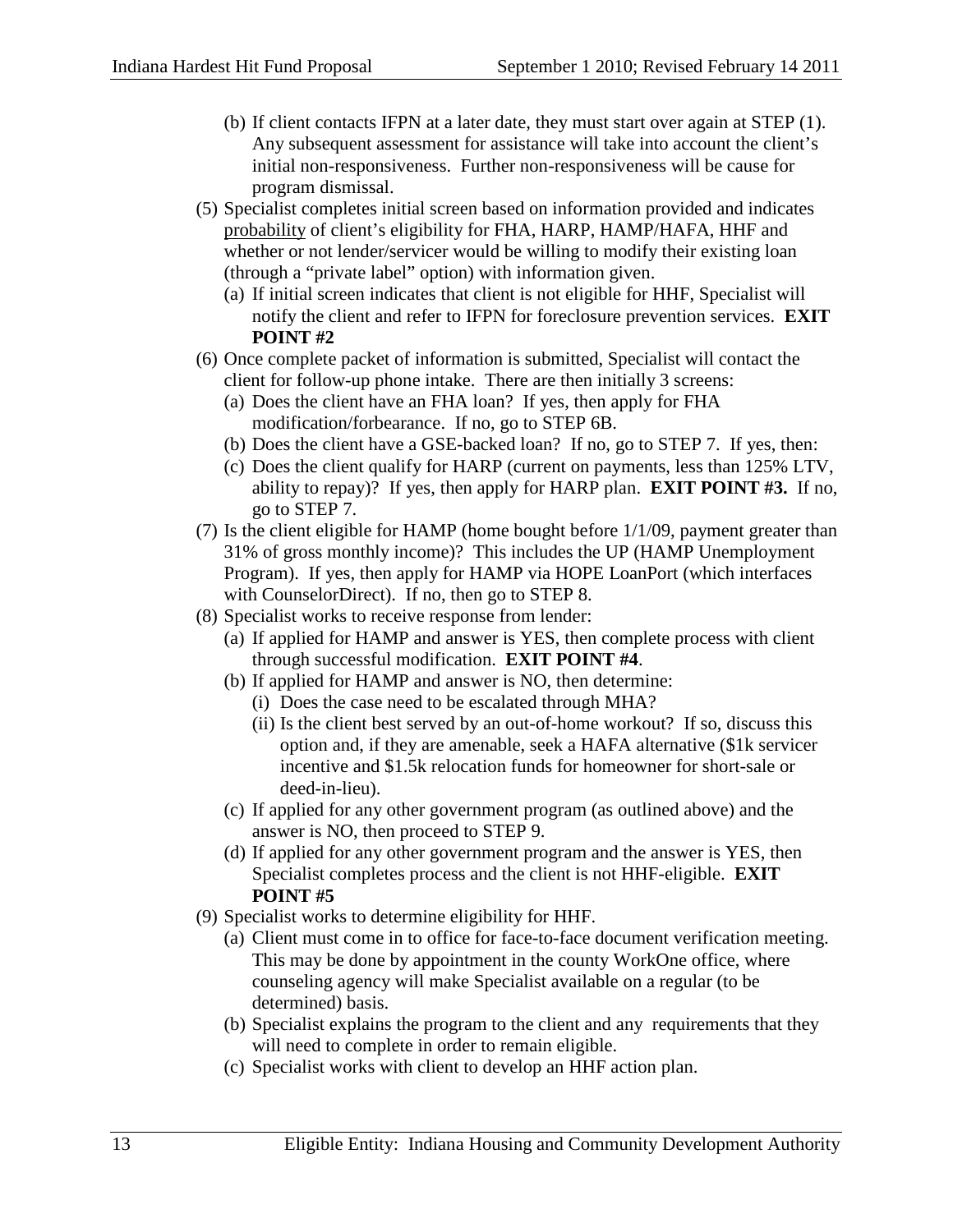- (d) If the Specialist believes that the client is eligible, then the documents and application are sent via CounselorDirect to IHCDA staff for final review. Among these documents will include all previous notes on attempts to contact client, etc.
- (10) IHCDA staff will review information received and may contact specialist for further information on the client. The first Underwriter may choose to approve an application, at which time, the Specialist will be informed.
	- (a) If application is denied, then client is not HHF-eligible. **EXIT POINT #6.** If first reviewer is unclear, skip to STEP 13.
- (11) Underwriter will complete loan/closing documents and send to specialist.
- (12) Closing
	- (a) See Closing/Post Closing Process below.
- (13) Specialist will continue to negotiate with servicer for a long-term modification of the client loan.
- (14) If first Underwriter is uncertain regarding eligibility, first Underwriter provides file to second Underwriter. If they concur that the client should not be approved, then the Specialist is notified. The Specialist informs the client and discusses all remaining options (including an out-of-home option if that was not the initial desired outcome). **EXIT POINT #7.**
- (15) The entire HHF team (including the Administrator) meets as a committee to decide on the HHF application. If the committee decides to approve the client, then return to STEP 11. If the committee decides to deny the application, then the Specialist is notified, who then discusses all remaining options with client. **EXIT POINT #9**.
- ii) Closing/Post Closing Process
	- (1) As noted above, HHF Underwriter will prepare loan documents and forward to Specialist for closing. Loan will be closed by Specialist. Instructions on where the client will send payments and future documentation will be provided and the client will be again be reminded of their responsibilities– these include a requirement to provide regular documentation (as IHCDA requires) to the Specialist (who will then upload the information into CounselorDirect for IHCDA staff) in order for payments to continue to be made. Loan documents recorded by Specialist and sent to Special Servicer.
	- (2) Special Servicer sets the loan up in its system to allow borrower to make a payment electronically. Borrower will be paying a portion of the mortgage payment monthly to the servicer.
	- (3) For the  $1<sup>st</sup>$  month, IHCDA will make the entire mortgage payment for the borrower. After that, the borrower must make timely payment of their portion to the Special Servicer each month. Borrower portion of the monthly payment will be taken from borrower bank account through automatic withdrawal on the scheduled payment date. If there are insufficient funds in the account for this withdrawal, Special Servicer will attempt to notify borrower by a phone call. Borrower will have three business days from the day notified to bring the account up to the needed level. After the three business days, a second attempt will be made to retrieve the funds. If they are still insufficient, borrower will be removed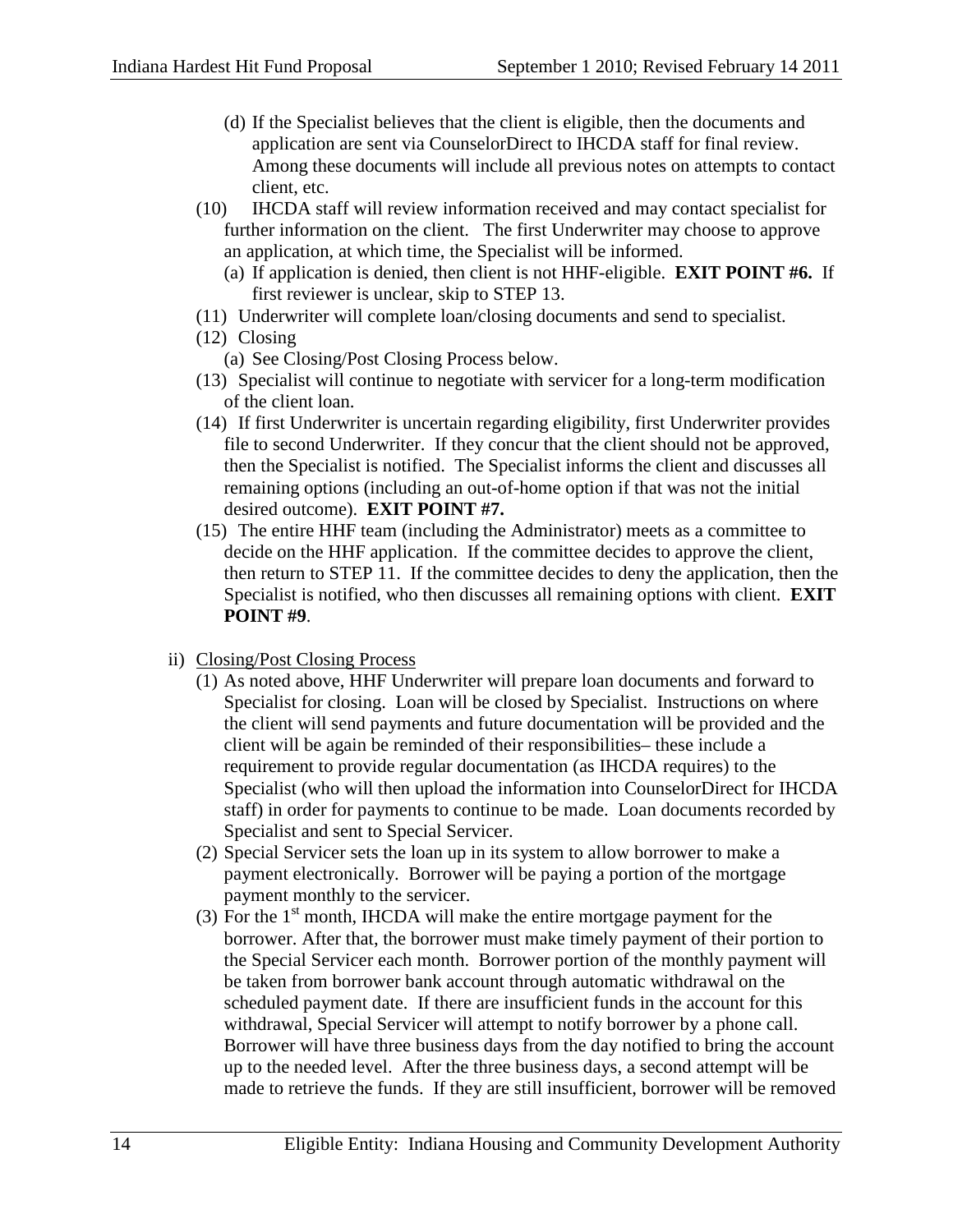from the program. Borrowers can be removed from the program for missing payments in two ways, (1) if they miss the scheduled payment three times throughout the life of the program or (2) if they miss the scheduled payment and second attempt during the same month.

- (4) IHCDA pulls down HHF funds from Bank of New York-Mellon, matches with borrower contribution, then makes payment to the borrower's servicer. <sup>[11](#page-14-0)</sup>
- (5) Borrower gets a maximum of 12 or 18 months worth of assistance. The specific time period for each borrower will be communicated to the servicer.
- (6) The monthly process should continue until the borrower has fully drawn their assistance or been re-employed, whichever comes first (a re-employed borrower that has not fully drawn their assistance will still get up to 3 months of assistance after the start of re-employment).
- (7) Once borrower has fully utilized assistance, borrower will not be making any further payments to the Special Servicer. Should the borrower sell, refinance, or be foreclosed upon, our Special Servicer will receive notice and notify IHCDA so that we are in position to receive repayment. IHCDA will also be responsible for filing mortgage releases once the loan is fully forgiven (in year 10).

# **3) Staffing and Business Partners**

*a) Eligible Entity*

Under HHF Guidelines, an Eligible Entity must be (i) a regulated entity that is (ii) incorporated separately from state government itself, and (iii) having the corporate powers to receive HHF funds from The U.S. Department of Treasury ("Treasury"). For the reasons set forth below, IHCDA constitutes an Eligible Entity under the Guidelines.

First, IHCDA is a regulated entity. IHCDA is a "public body corporate and politic" established and regulated by the State of Indiana (Indiana Code 5-20-1-3). As a body corporate and politic and authority, IHCDA is subject to various regulatory provisions of state law, such as The Open Door Law (Indiana Code 5-14-1.5), The Access to Public Records Act (Indiana Code 5-14-3), and The Ethics and Conflicts of Interest Law (Indiana Code 4-2-6).

Second, several other provisions of IHCDA's enabling statute further confirm that IHCDA is not a part of state government itself. The powers of IHCDA are vested in a seven-person board, with the board delegating certain duties to the Executive Director and staff. (Indiana Code 5-20-1-3). Furthermore, IHCDA is not a constituent part of the state budget, as the general fund revenue of the State of Indiana may not be used to pay all or part of the obligations of IHCDA. (Indiana Code 5-20-1-7). IHCDA is a self-supporting organization.

Finally, the third requirement is that the entity must have the corporate powers to receive HHF funds from Treasury. IHCDA has such powers, which include the authority to "to enter into agreements or other transactions with any federal, state, or local governmental agency for the purpose of providing adequate living quarters for such persons and families in cities and counties where a need has been found for such housing" (Indiana Code  $5-20-1-4(a)(10)$ ), the authority to "to make, execute, and effectuate any and all agreements or other documents with any

<span id="page-14-0"></span> $11$  This may change depending on final arrangements with Treasury.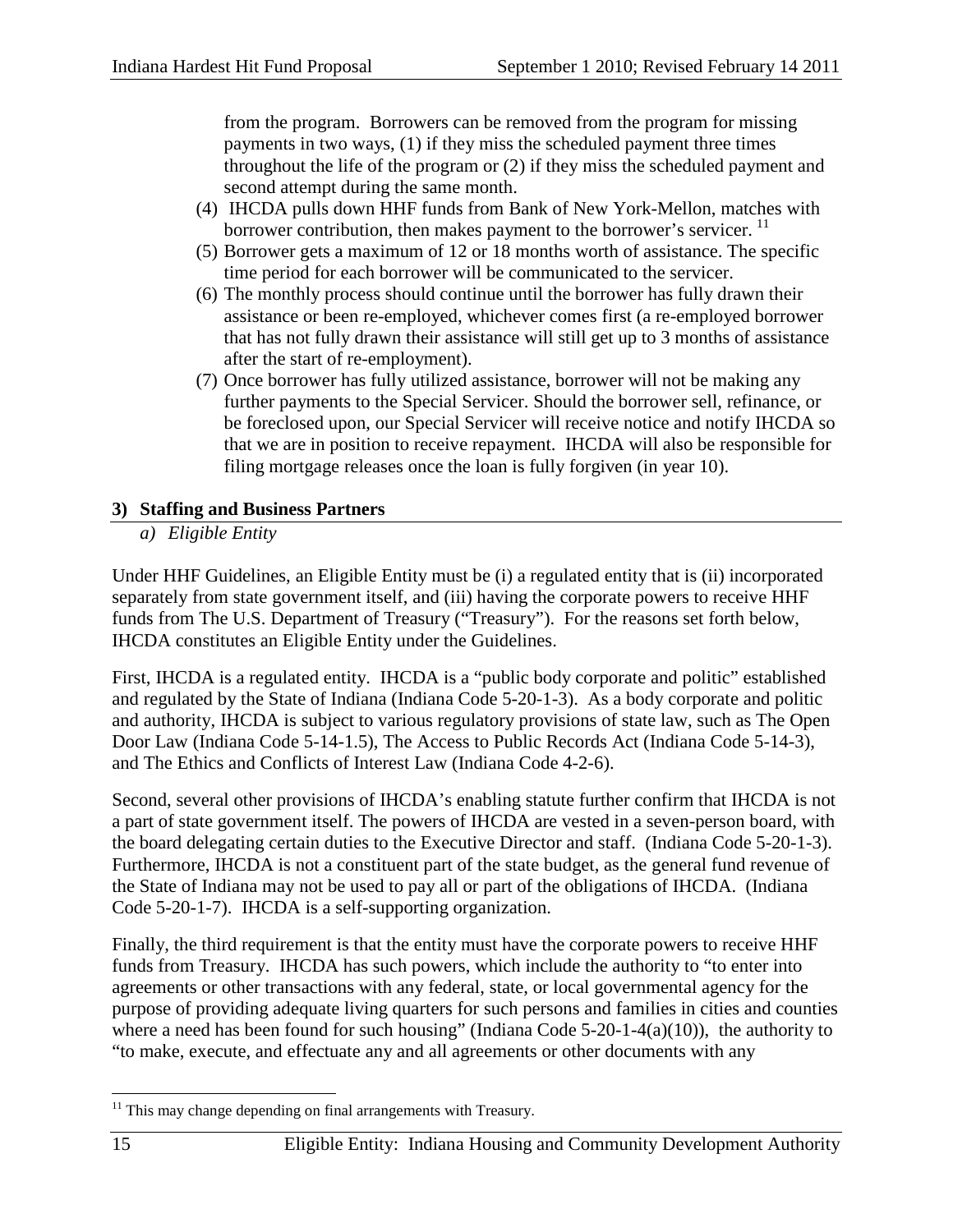governmental agency or any person, corporation, association, partnership, limited liability company, or other organization or entity necessary or convenient to accomplish the purposes of this chapter" (Indiana Code 5-20-1-4(a)(16)), the authority to "to accept gifts, devises, bequests, grants, loans, appropriations, revenue sharing, other financing and assistance and any other aid from any source whatsoever and to agree to, and to comply with, conditions attached thereto" (Indiana Code  $5-20-1-4(a)(17)$ ), and the authority to "administer any program or money designated by the state or available from the federal government or other sources that is consistent with the authority's powers and duties" (Indiana Code 5-20-1-4(a)(34)).

Having met all the criteria set forth in the Guidelines, IHCDA qualifies and will be used as the Eligible Entity for the purpose of receiving the HHF Award from Treasury.

b) *Timeline from Treasury Approval to Deployment of Capital*

We will begin implementation activities immediately upon application submission in order to reduce time to implementation for HHF activities. With this early start and the presumption of a pilot program requirement by Treasury, we should be in a position to begin serving eligible borrowers throughout the state within six to nine months after approval of the program by the US Department of Treasury.

- i) During the review period, IHCDA has:
	- (1) Drafted, circulated and reviewed responses from Requests for Proposals in the following areas (The numbers in our revised budget set forth the final negotiated compensation amounts in each of these areas:
		- (a) HHF-related eligibility screening and action planning: Through a competitive RFP process, IHCDA has selected 24 agencies to provide these services throughout the state;
		- (b) Special Servicer: IHCDA has selected U.S. Bank, with which IHCDA already has established systems, to act as Special Servicer, although, IHCDA will approve and forward final payments to lenders at the recommendation of our Special Servicer. U.S. Bank is providing similar services for the established HHF program in Ohio; and
		- (c) External Monitor: This RFP solicited bids from firms qualified to act as External Monitor for Indiana's HHF program. The External Monitor's work will include file reviews, system reviews, and transaction tracing to confirm internal controls for both IHCDA and its partner agencies handling HHF dollars. IHCDA is currently working on the RFP and will make it available to prospective vendors no later than February 21, 2011.
	- (2) Developed the following documents:
		- (a) Standard note and mortgage for unemployment bridge program assistance;
		- (b) Detailed program guidelines for use by housing specialists, servicers/investors, and the Indiana HHF Special Servicer, including terms of assistance and repayment, procedures for deferring repayment in cases of continuing borrower hardship and procedures for forgiving debt in cases of severe negative equity;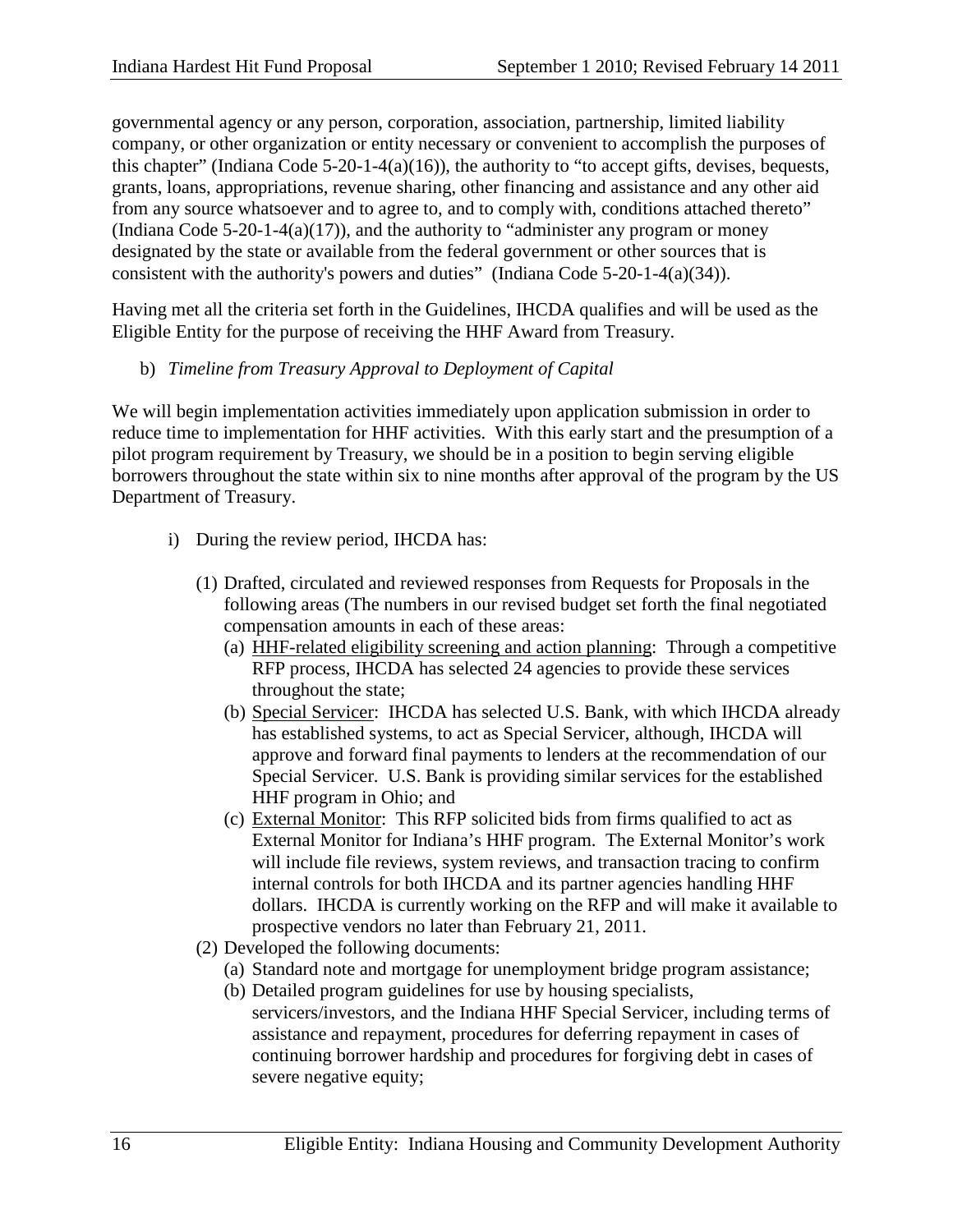- (c) Detailed plan for marketing and customer outreach, which is currently in the implementation stage; and
- (d) Position descriptions for contract positions to be hired by IHCDA for eligibility verification, grant administration and housing counseling management.
- (3) Developed an online application and eligibility determination module for homeowners desiring assistance from Indiana HHF.
- ii) IHCDA has also completed the following steps:
	- (1) Executed the HFA Participation Agreement with Treasury;
	- (2) Based on responses to the RFPs circulated during Treasury's review of our plan, committed awards to and enter into contracts with:
		- (a) Loan servicing companies; and
		- (b) Agencies providing intake/triage, eligibility determination and client tracking.
	- (3) Developed web and phone content outlining HHF options and eligibility;
	- (4) Hired or contracted with project-specific IHCDA HHF staff;
	- (5) Formally notified banks and foreclosure prevention counseling agencies throughout the state that funds are available; and
	- (6) Options to learn more about or apply for HHF have gone live on IFPN's website (877GETHOPE.ORG) and foreclosure prevention hotline (1-877-GET-HOPE).
- iii) Finally, we will complete the following steps by the date on each item:
	- (1) Pilot phase will begin on or before March 1 2011.
	- (2) Test and refine the eligibility module and make if available to specialists and other outreach partners—on or before March 1 2011;
	- (3) Complete and test the application and verification modules made available by CounselorDirect or other vendors—on or before March 1 2011;
	- (4) Train HHF Intake Specialists on program guidelines, procedures and software on February 15 2011;
	- (5) Enter into agreements with lender/servicers and train lender/servicers on HHF programs and procedures—this is ongoing;
- *c) Demonstration of capacity to implement HHF programs*
	- i) IHCDA manages a range of programs designed to assist both individuals and communities to prevent foreclosure where possible and remedy the effects of foreclosure where necessary, including the following:
		- a) The Indiana Foreclosure Prevention Network: As discussed above, IHCDA is the manager of the IFPN and will work with our existing partners to reach out to prospective HHF beneficiaries and manage qualification, eligibility determination and continued verification, and progress against HHF action plans.
		- b) The National Foreclosure Mitigation Counseling (NFMC) Program: IHCDA has been awarded over \$2.4 million through NFMC, including a Round IV award of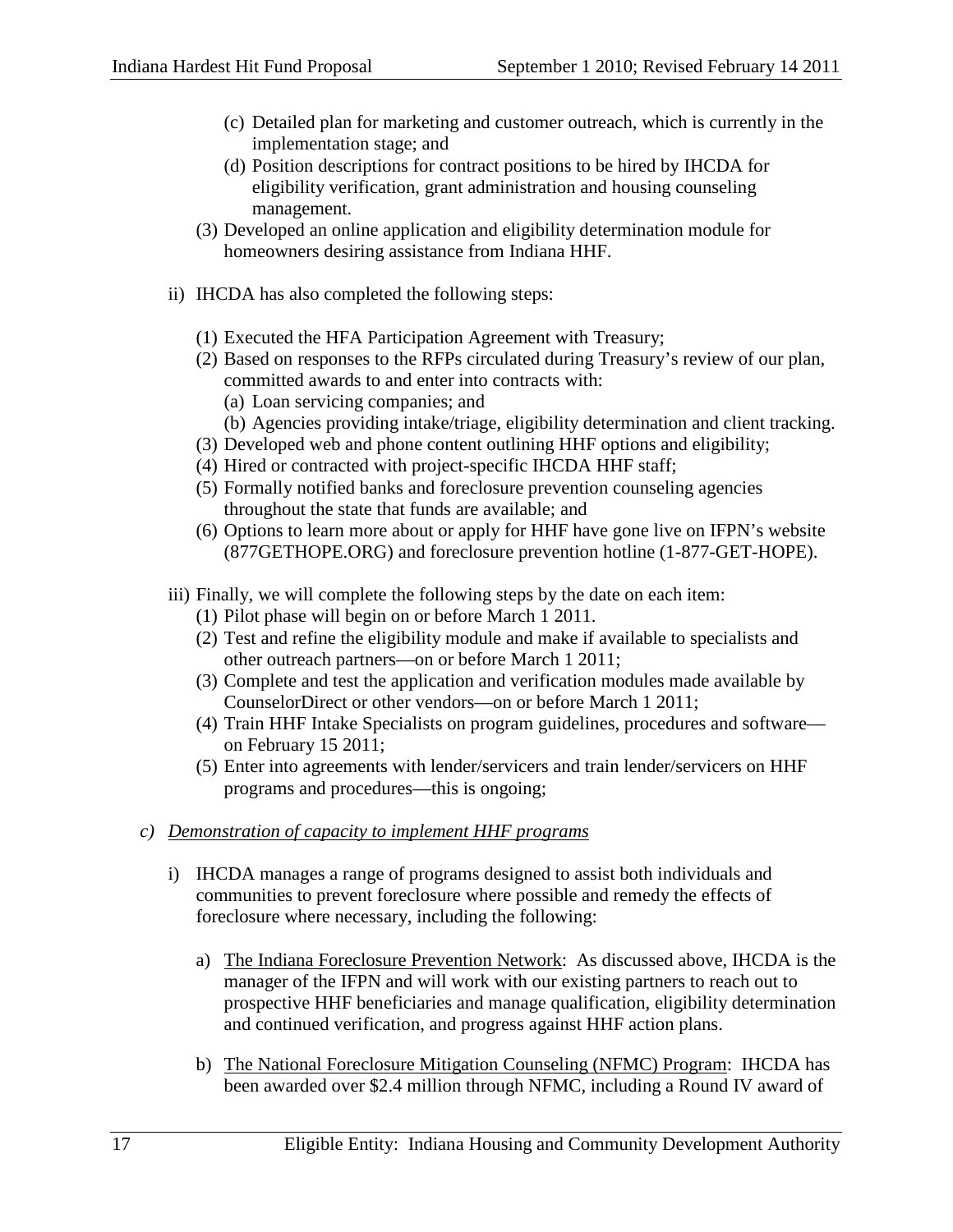over \$1.5 million. NFMC has helped us to create and refine systems for client intake and counseling as well as for outreach to and negotiation with lenders.

- c) Indiana's downpayment assistance programs: IHCDA manages downpayment assistance programs for a range of low to moderate income homebuyers. Key to our efforts in this regard is education for new homeowners to help them avoid the financial habits and practices that lead to foreclosure.
- d) Homelessness Prevention and Rapid Re-housing Program: IHCDA manages the Homelessness Prevention and Rapid Re-Housing Program (HPRP) funding for the balance of state Continuum of Care. IHCDA assessment tool for HPRP will incorporate screening for HHF eligibility for homeowners at risk of homelessness through foreclosure. HPRP administrators will be trained on eligibility requirements and screening for HHF.
- e) Neighborhood Stabilization Program: Finally, IHCDA is the entity charged with managing Indiana's NSP allocation of \$82 million. IHCDA is deploying NSP funds on two fronts:
	- *i) The Market Stabilization Program* provides downpayment assistance and funding to offset the cost of rehab for homebuyers purchasing a home that has been the subject of foreclosure; and
	- *ii) The Comprehensive Neighborhood Revitalization Fund* provides development subsidy for projects that help nonprofit organizations combat and forestall the effects of foreclosure on their neighborhoods.
- ii) Program management: In order to effectively manage the program, IHCDA will deploy the expertise of its management team while securing needed support from outside contractors, as follows:
	- (1) IHCDA internal team leaders
		- (a) Sherry Seiwert: In early 2005, Governor Mitch Daniels appointed Sherry Seiwert as Executive Director of the Indiana Housing and Community Development Authority (IHCDA). Since then, Ms. Seiwert has made outstanding contributions to Indiana's communities through her work and service.

Sherry is an Indiana University Hoosier Fellow, as well as a board member of the Indianapolis Local Initiatives Support Corporation (LISC) and the Economic Club of Indianapolis, President of her neighborhood association, and Secretary of the Indianapolis/Marion County Plat Committee. In 2005, her very first year as Executive Director of IHCDA, Ms. Seiwert led the agency in the creation of a four-year strategic plan for Indiana's housing and community development, and obtained the Governor's approval of Indiana's ten-year plan to end chronic homelessness, all while managing IHCDA's continued efforts in rehabilitation and new construction of affordable housing, which created more than 1,100 jobs and over \$100 million in local income and wages. Moreover, she worked with the Indiana General Assembly to expand the scope and scale of the state's housing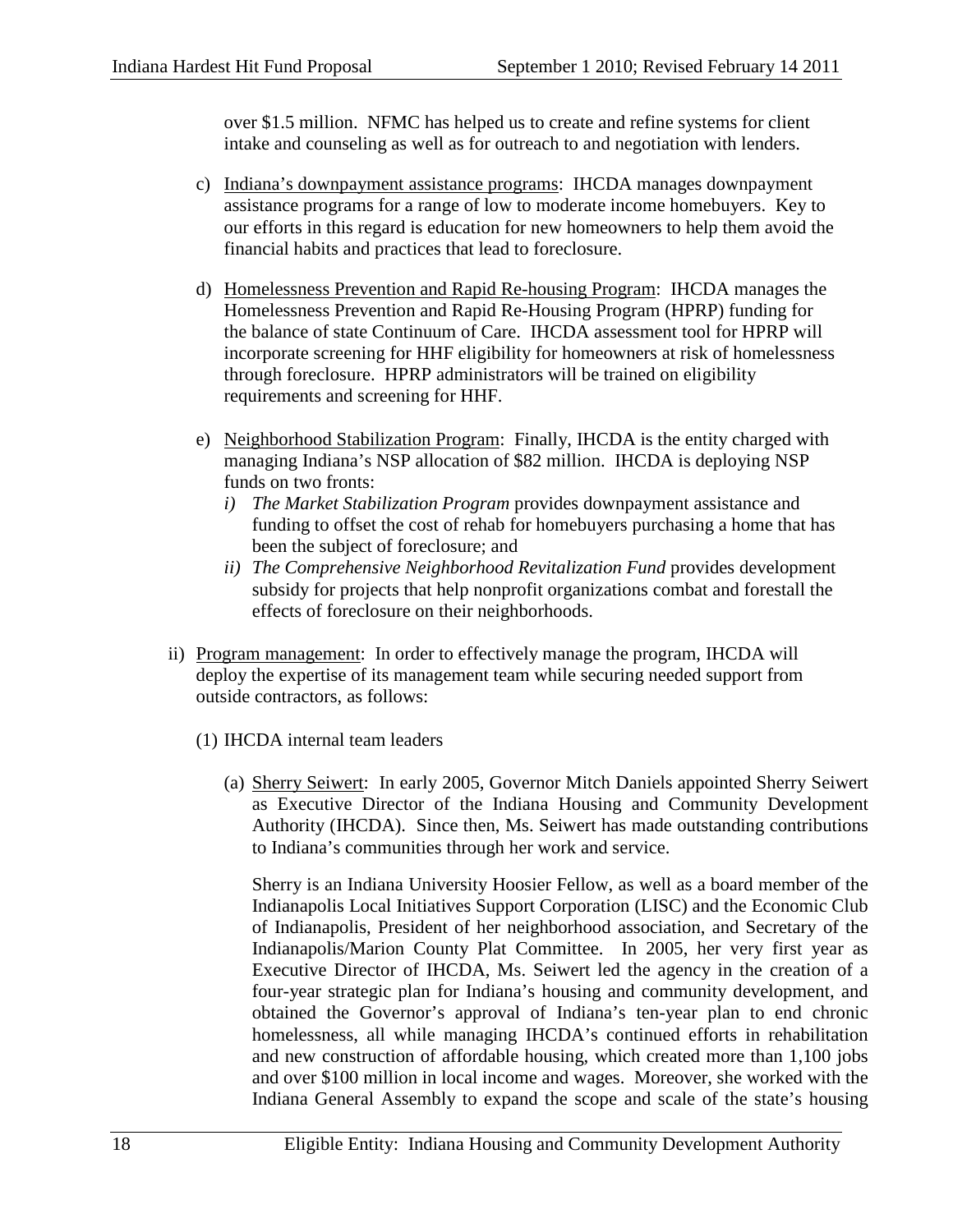finance agency, while consolidating housing and community development programs formerly fragmented across a host of state agencies (such as the Housing Choice Voucher program, formerly part of Indiana's social service agency) into the new Indiana Housing *and Community Development* Authority. Since then, Sherry's leadership has helped IHCDA to:

- (i) Secure a dedicated revenue source for the Indiana Affordable Housing and Community Development Fund, which supports a host of community development and affordable housing efforts throughout the state;
- (ii) Embrace a leadership role in Indiana's efforts to link housing with services and build permanent supportive housing developments in order to meet the specific needs of each of the most difficult-to-serve homeless populations in the state; and
- (iii)Re-design IHCDA's funding processes, moving from the administration of different funding sources to the pursuit of housing solutions.

Sherry is committed to creating partnerships to better leverage resources. In recent years, Sherry has fostered partnerships with:

- (i) The Indiana Department of Corrections to create a program to provide rental assistance to ex-offenders;
- (ii) The Indiana Family and Social Service Administration's Division of Aging to establish a program that would allow seniors to transition from nursing homes to a more independent living situation in the community of their choice; and
- (iii)The Indiana Office of Community and Rural Affairs and Indiana Office of Tourism to establish the Real Estate Capital Access Program (RECAP) to redevelop and revitalize main streets through a combination of façade renovation, predevelopment capital, and flexible project financing.

As head of the agency responsible for implementing several ARRA programs, including Housing Tax Credit Monetization/TCAP, ARRA Weatherization Assistance, and Community Service Block Grant supplemental allocations, Sherry has leveraged those one-time infusions of capital into long-term change that will improve the lives of Hoosiers for years to come. For example, our work with ARRA Weatherization Assistance Program dollars has resulted in systems that allow IHCDA to pursue an agency-wide strategic focus on preserving the longterm viability of Indiana's affordable housing stock.

(b) Mark Young, Chief Operating Officer, oversees the Section 42 Tax Credit and Bond Allocation, Multi-family Compliance, Community Development and Community Services Departments. He plays a key role in creating many policies and procedures at IHCDA to administer over \$700 million in affordable housing funding annually. Prior to becoming the Chief Operations Officer in 2006, Mr. Young held various positions at IHCDA including the Housing and Community Development Manager, Rental Housing Compliance Manager, Assistant Compliance Manager, and Compliance Specialist. Before joining IHCDA in 1998, Mr. Young was a Comprehensive Planner and a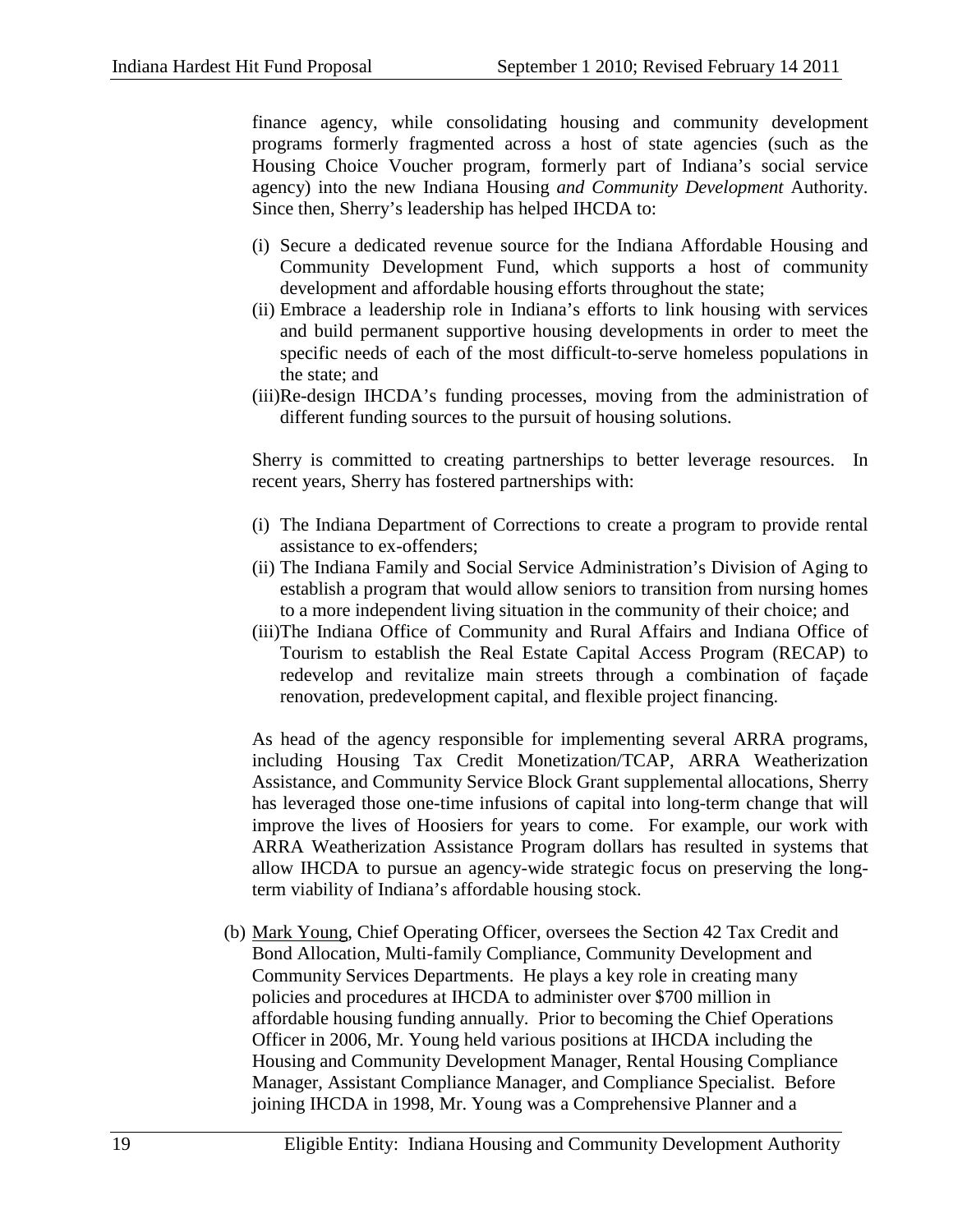Project Coordinator at the Department of Metropolitan Development for the City of Indianapolis. Mr. Young also holds a Real Estate license and has 15 years experience in property development. Born in Indianapolis, Mr. Young attended Ball State University where he received a B.S. in Biology and an M.S. in Urban and Regional Planning.

- (c) Blake Blanch, Chief Financial Officer, oversees all financial operations of the Authority. Mr. Blanch joined the Authority in July 1996. He holds a Bachelors of Science Degree in Accounting from Ball State University, a J.D. from Indiana University School of Law - Indianapolis, and a Masters in Business Administration from the Kelley School of Business, Indiana University - Indianapolis. Before moving into his current role, Mr. Blanch had worked in the Finance, Single Family, and Accounting departments of the Authority. Mr. Blanch is responsible for all debt management of the Authority including new issues.
- (d) A. Isaac Levy, Controller, is in charge of the Accounting Department of nine employees, and has worked at IHCDA since October 2005. He previously worked as Director of Finance at Hook's Discovery and Learning Center for two years and as Associate Dean of Research and Sponsored Programs at the Indianapolis campus of Indiana University for seventeen years. Before that, he worked at the City of Indianapolis, Blue Cross/Blue Shield and Amax Coal Company. Mr. Levy holds a Bachelor's degree in Accounting and a JD in Law, both from Indiana University, and is a Certified Public Accountant.
- (e) Mark Wuellner, General Counsel, joined the Authority in January 2010. He holds a J.D. from Cornell Law School and a Bachelors of Science in Spanish and Business Studies from Butler University. Before joining IHCDA, Mr. Wuellner worked with the Authority in his capacity as a corporate law practitioner at Bose McKinney & Evans LLP, an Indianapolis law firm. Mr. Wuellner serves as chief legal counsel for the Authority, is responsible for supervising outside counsel relationships, and manages the Authority's legal department and human resources department.
- (f) David Kaufmann joined the Authority in 2005 and has over twelve years of experience in community development and asset preservation. As Chief Strategy Officer, Mr. Kaufmann leads a team responsible for orchestrating the business development, governmental affairs, communication, and research functions of IHCDA. The agency's asset development and asset preservation strategies fall under this purview. Mr. Kaufmann holds a Masters in Public Affairs degree from Indiana University's School of Public and Environmental Affairs and has worked with the Center on Philanthropy at Indiana University.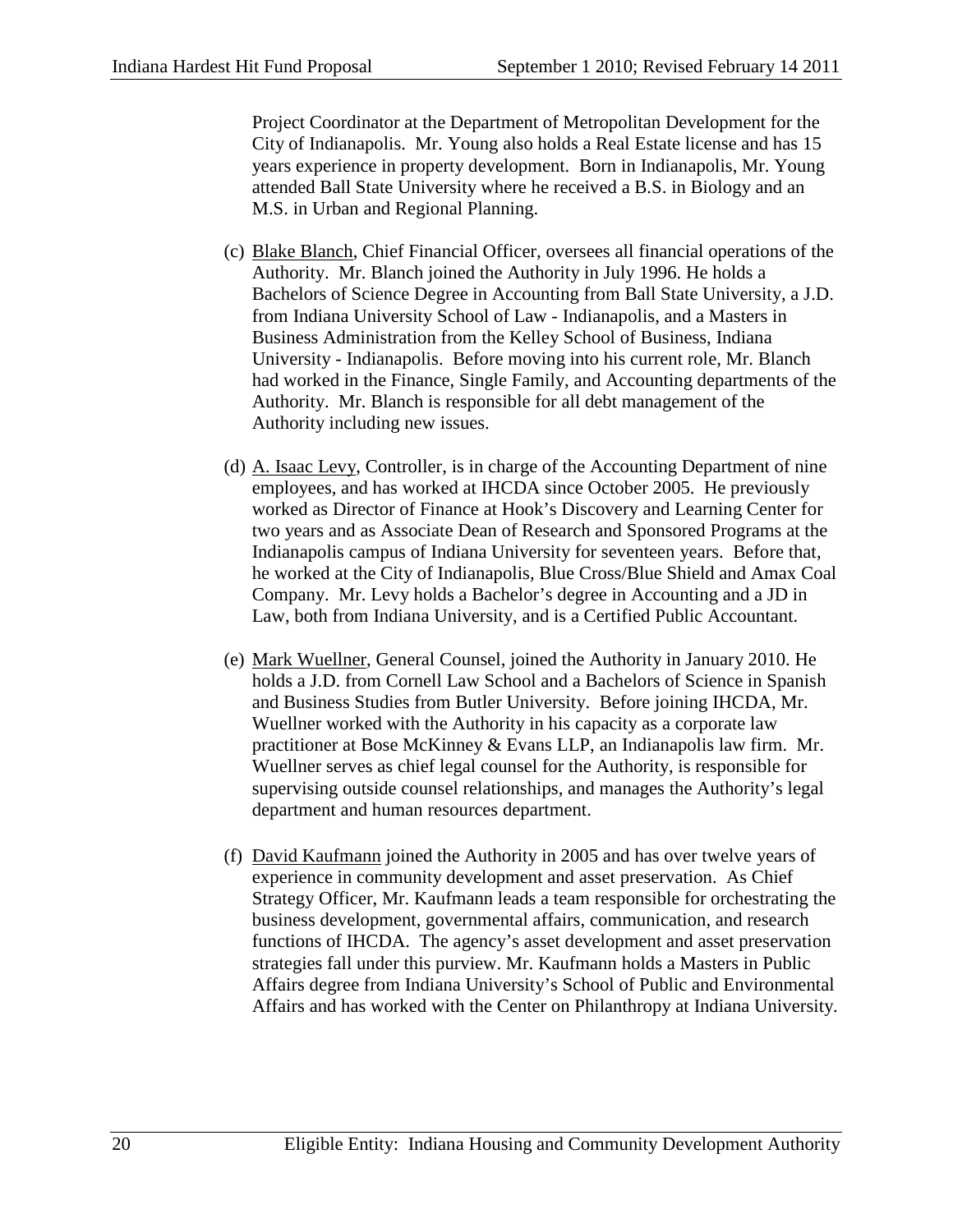- (g) Stephanie Reeve, Director of Asset Preservation, oversees the IFPN, the Indiana Hardest Hit Fund and the Mortgage Foreclosure Trial Court Assistance Project (an IHCDA-funded program in partnership with the Indiana Supreme Court). Prior to taking the reins of the IFPN in fall of 2009, Stephanie served as IHCDA's Legislative Liaison where she was instrumental in creating legislation passed in Indiana's General Assembly that resulted in the state's first Affordable Housing Trust Fund and the state's first comprehensive foreclosure prevention program. Stephanie received her Bachelor's degree in Public Affairs from Indiana University and is completing her Master's degree in Public Affairs at IU as well. She has worked in the public sector for nearly nine years in various legislative and policy roles.
- (2) Short-Term Staff: In order to facilitate our efforts, we also have made or anticipate the following new hires, which will be IHCDA permanent positions for the duration of the HHF program:
	- (a) Operations Manager (1.0 FTE), who will facilitate communication among the various parties and ensure that transactions are proceeding in a timely fashion.
	- (b) Underwriters (3.0 FTE), who will underwrite individual HHF loans and assist Foreclosure Prevention Counselors with determination of eligibility.
	- (c) Accounting Specialists (2.5 FTE), who will manage the flow of HHF funds to and from IHCDA.
	- (d) Servicer Liaison (1.0 FTE), who will manage relationships with loan servicers and serve as primary contact with our Special Servicer;
	- (e) Project Coordinator (0.5 FTE), who will track transactions and help to enforce deadlines and accountability mechanisms.
- (3) Contractors: Finally, IHCDA is contracting with the following independent consultants for at least the next year, with the prospect of renewal:
	- (a) Liaison with the Indiana Office of Faith-Based and Community Initiatives (OFBCI) (1.0 FTE), who will work with OFBCI and faith-based organizations to manage our voluntary service offerings (75%) and coordinate education and outreach activities regarding Fair Housing in cooperation with the Indiana Civil Rights Commission (25%); note that Fair Housing activities will NOT be paid from HHF dollars.
	- (b) Contract Attorney (1.0 FTE), who will work with our General Counsel and Director of Asset Preservation to address legal issues relating to HHF;
	- (c) Monitors (2.0 FTE), who will ensure compliance with all applicable law and regulation by IHCDA, servicers and other partners.

## *d) Expenditure information*

i) Administrative Expenses: IHCDA anticipates using approximately 17.61% of the \$221.7 million award towards administrative expenses of IHCDA and foreclosure prevention agencies: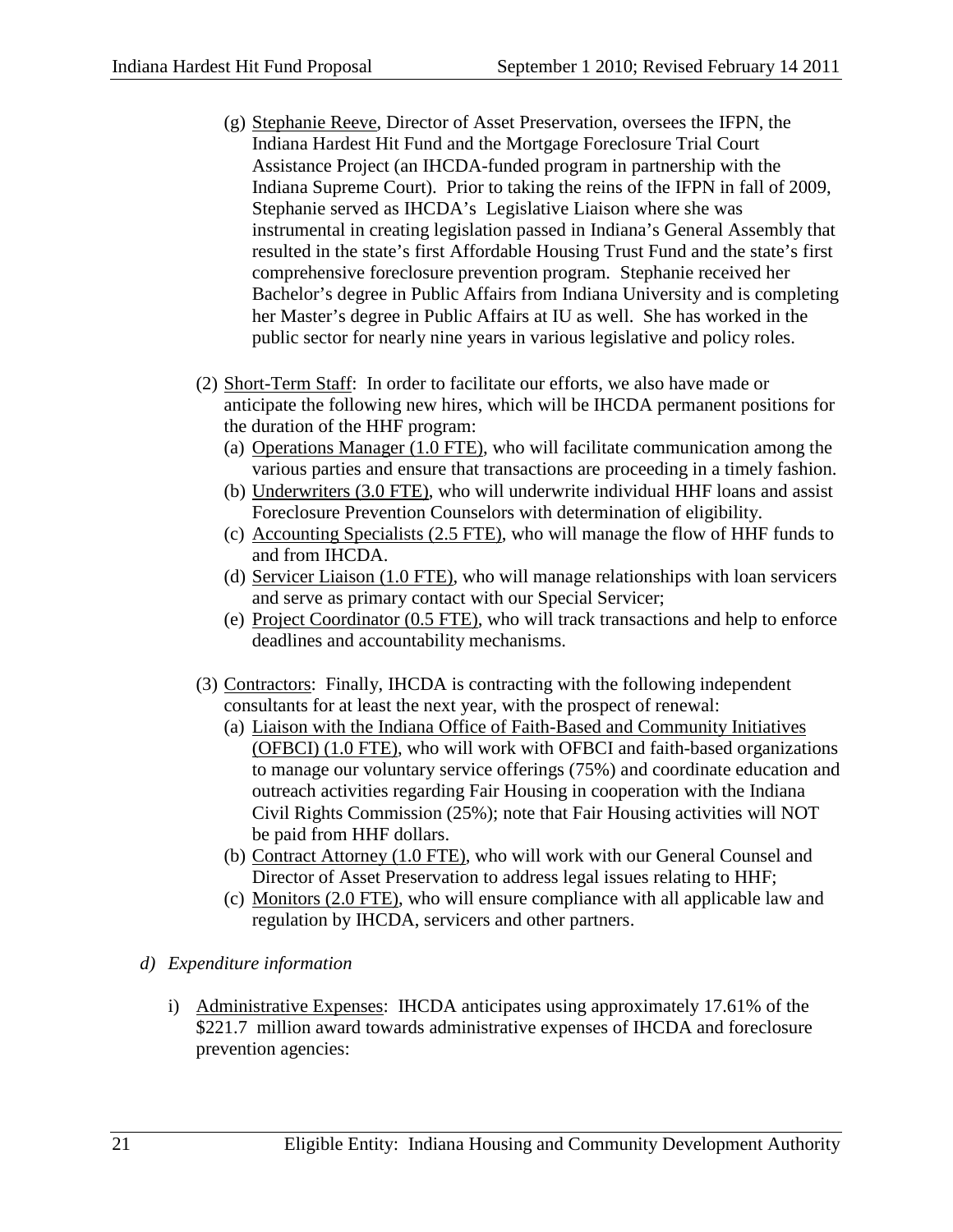- (1) \$9,154,310 (about 4.13% of our total award) will cover IHCDA Operational Costs, including but not limited to the cost of staff time, professional services, and information technology;
- (2) \$2,619,477 (about 1.18% of our total award) will cover transaction-related expenses, including but not limited to title searches, recording and wire transfer fees and loan servicing costs;
- (3) \$175,000 (about 0.08% of our total award) will be used for outreach efforts;
- (4) \$27,092,800 (about 12.22% of our total award) will cover individual services directly related to HHF, including eligibility determination, development of an HHF action plan, and ongoing monitoring to confirm progress against that plan.

| Category                            | Year 1       | Year 2       | Year 3       | <b>TOTAL</b> |
|-------------------------------------|--------------|--------------|--------------|--------------|
| <b>IHCDA Operational Costs</b>      | \$3,440,770  | \$2,856,770  | \$2,856,770  | \$9,154,310  |
| <b>Transaction Related Expenses</b> | \$1,309,739  | \$654,869    | \$654,859    | \$2,619,477  |
| <b>Outreach Efforts</b>             | \$100,000    | \$50,000     | \$25,000     | \$175,000    |
| <b>HHF Plan Expenses</b>            | \$13,546,400 | \$6,773,200  | \$6,773,200  | \$27,092,800 |
| <b>TOTALS</b>                       | \$18,396,909 | \$10,334,839 | \$10,309,839 | \$39,041,587 |

|  |  | Administrative Expenses by Year |  |  |
|--|--|---------------------------------|--|--|
|  |  |                                 |  |  |

ii) Program Expenses: IHCDA plans to devote more than 82% of its total allocation to program expenses, as follows:

| <b>Partial Payment Assistance</b> | Year 1       | Year 2       | Year 3       | <b>TOTAL</b>  |
|-----------------------------------|--------------|--------------|--------------|---------------|
| <b>Number Assisted</b>            |              | 4,084        | 4,050        | 16,257        |
| Amount                            | \$91,261,905 | \$45,883,740 | \$45,506,907 | \$182,652,552 |

*Program Expenses by Year*

iii) Total Expenses: Thus, our total expenses by year are anticipated to be as follows:

| <b>Total Expenses by Year</b>                                        |               |              |              |                         |  |
|----------------------------------------------------------------------|---------------|--------------|--------------|-------------------------|--|
| <b>TOTAL</b><br><b>Year 2</b><br>Year 3<br><b>Year 1</b><br>Category |               |              |              |                         |  |
| <b>Administrative Expenses</b>                                       | \$18,396,909  | \$10,334,839 | \$10,309,839 | \$39,041,587            |  |
| <b>Program Expenses</b>                                              | \$91,261,905  | \$45,883,740 | \$45,506,907 | $\frac{$182,652,552}{}$ |  |
| <b>TOTALS</b>                                                        | \$107,632,759 | \$57,043,190 | \$57,018,190 | $\frac{$221,694,139}{}$ |  |

# *e) Compliance Infrastructure*

IHCDA will commit to comply with all requirements under EESA and related law and regulation. We will facilitate compliance oversight, internal controls and fraud prevention through a variety of internal and external means. IHCDA currently manages a range of financial instruments and funding sources according to established and proven policies and procedures. Our HHF procedures will be developed on the basis of these successful models, with appropriate adjustments for the specific laws and regulations governing the program. IHCDA's internal audit functions will be expanded to include the review of internal and partner program activities under HHF.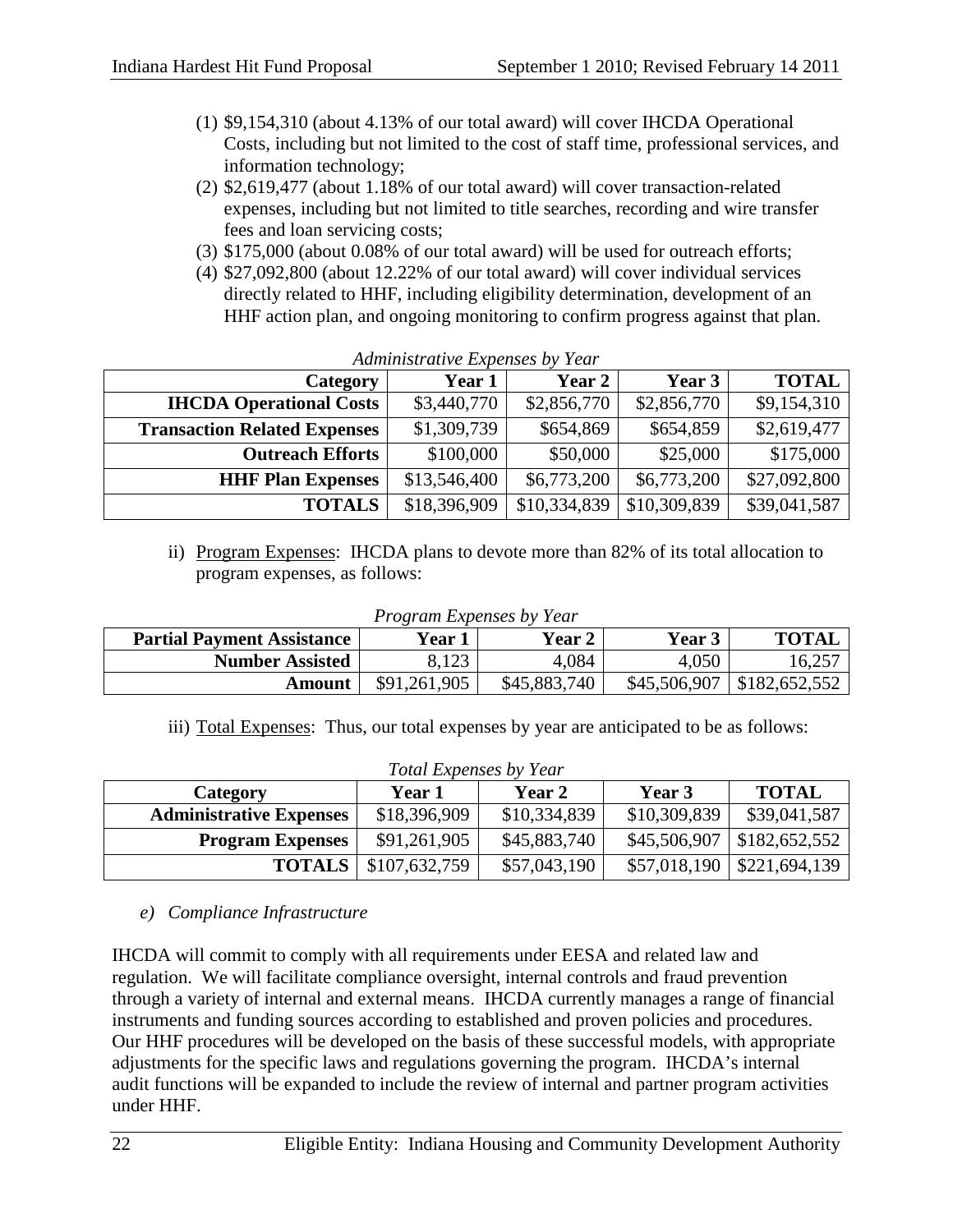i) Audit and Internal Controls

Independent CPA auditors annually perform single audits for IHCDA and its nonprofit subsidiary, the Indiana Equity Fund. Additionally, Indiana's Office of Budget and Management has provided extensive and in-depth materials for state agencies in receipt of funds made available through the American Recovery and Reinvestment Act of 2009 or related sources. IHCDA's internal audit staff will take the following steps to confirm the effectiveness of those measures:

- (1) Evaluate policies, procedures and internal controls for compliance with program requirements;
- (2) Test processes for controls being in place and operating before program start-up and during its operation;
- (3) Evaluate program process compliance with applicable U.S. Office of Management and Budget (OMB) Circulars A-87, A-102, A-133, and Addendum #1 to the Compliance Supplement;
- (4) Determine if any entity within the program is a subgrantee as defined in applicable law and regulation and plan internal control features for its processes; and
- (5) Establish the financial reporting systems for Indiana HHF activities within IHCDA's existing financial reporting system.
- ii) Fraud Risk Mitigation

IHCDA's external auditors will carry out the following steps for Indiana HHF:

- (1) Review internal controls and fraud prevention mechanisms and detect weaknesses that could result in fraud, waste, abuse or loss of funds;
- (2) Recommend process improvements and any necessary compensating controls;
- (3) Confirm that key control points have been assigned to specific staff members who are accountable and responsible to a senior manager; and
- (4) Evaluate program compliance with ethics requirements and investigate complaints of alleged fraud, waste or abuse in conjunction with IHCDA's General Counsel.
- iii) Reporting Protocols

IHCDA will track expenses associated with HHF in a manner consistent with its existing practices for tracking administrative costs for other federally funded programs. These processes are consistent with the cost principles outlined in OMB Circular A-87. We will fully comply with tracking and reporting requirements provided by Treasury. Additionally, program participants will be expected to provide authorizations to release information allowing IHCDA to track outcomes on a file by file basis. Participating servicers/lenders will be required to provide ongoing reports on assisted borrowers' payment histories both during and after receipt of HHF assistance.

In management of all major federal funding sources, IHCDA maintains compliance with all applicable requirements as described in OMB Circular A-133. Accordingly, IHCDA establishes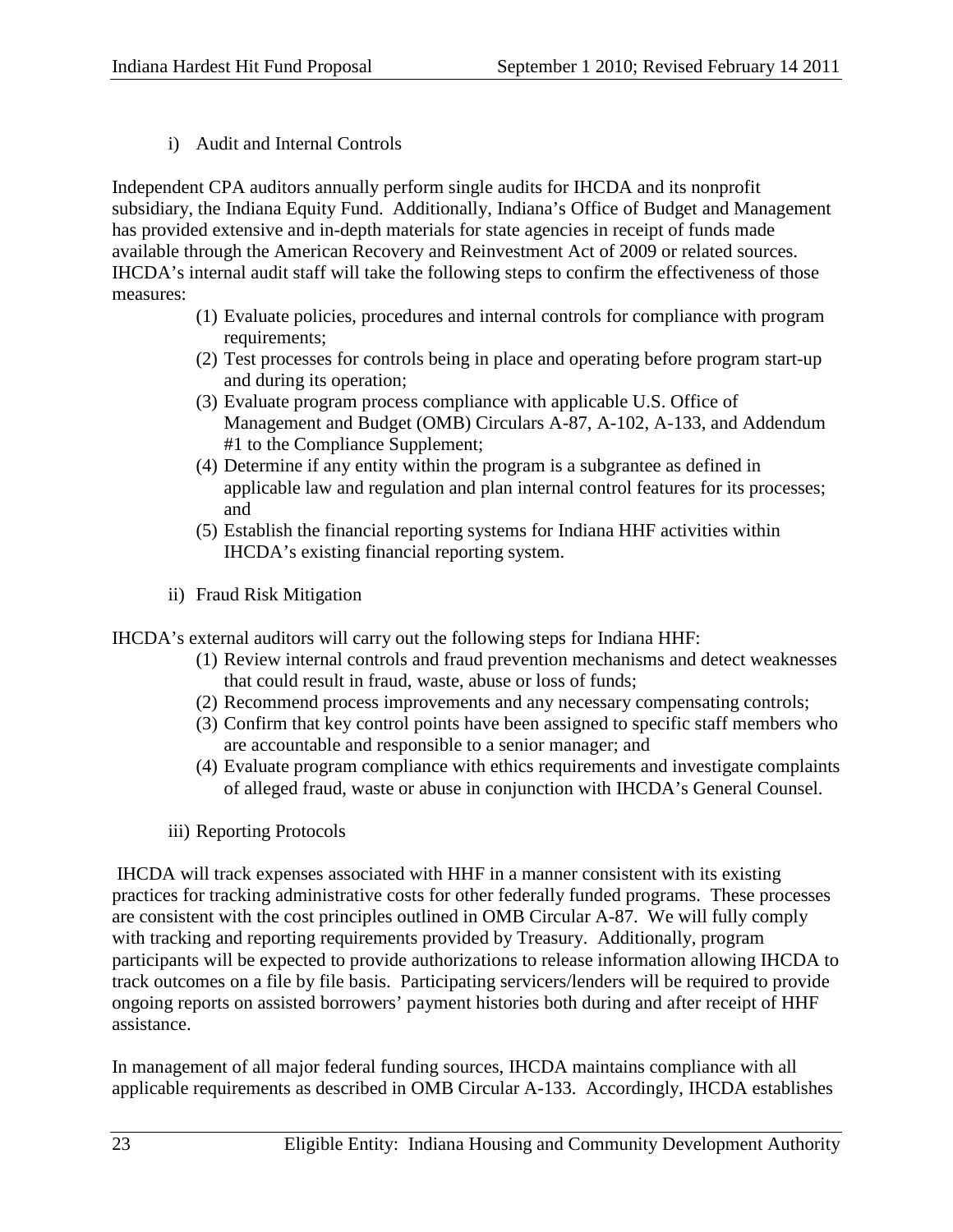and maintains effective internal control over compliance with the requirements of laws, regulations, contracts and grants applicable to federal programs, including but not limited to: HOME Investment Partnership Program, Community Development Block Grant, Section 8 Housing Assistance Program, and the National Foreclosure Mitigation Counseling (NFMC) Program.

iv) Systems Infrastructure and Necessary Funding

IHCDA will implement a secure, web-based client management system to provide client level information in real time. CounselorDirect will be used to develop an online system for IHCDA and foreclosure prevention agency personnel covering intake, screening and confirming applicant eligibility for funds. CounselorDirect will also serve as our tracking mechanism for available funds, and will facilitate submissions to servicers by foreclosure prevention agencies.

v) Implementation Mechanisms

Prior to program implementation, IHCDA will provide extensive training to housing counselors and internal staff regarding policies and procedures to be followed, with a detailed program manual made available to all trainees. As part of its outreach and communications efforts, IHCDA will work with IFPN members and partners (including the Indiana Attorney General's Office) to conduct outreach to Indiana homeowners before, during and after program implementation to ensure homeowners receive accurate information and do not fall victim to foreclosure rescue scams.

## **4) Conclusion**

The Indiana Housing and Community Development Authority appreciates the opportunity to provide this proposal for deployment of \$221.7 million in Hardest Hit Fund dollars from the U.S. Department of Treasury. We believe that our proposal is in compliance with program requirements while remaining responsive to the unique needs and values of Indiana.



Questions so directed will be forwarded as appropriate and necessary to other staff within IHCDA. Thank you once again for this opportunity.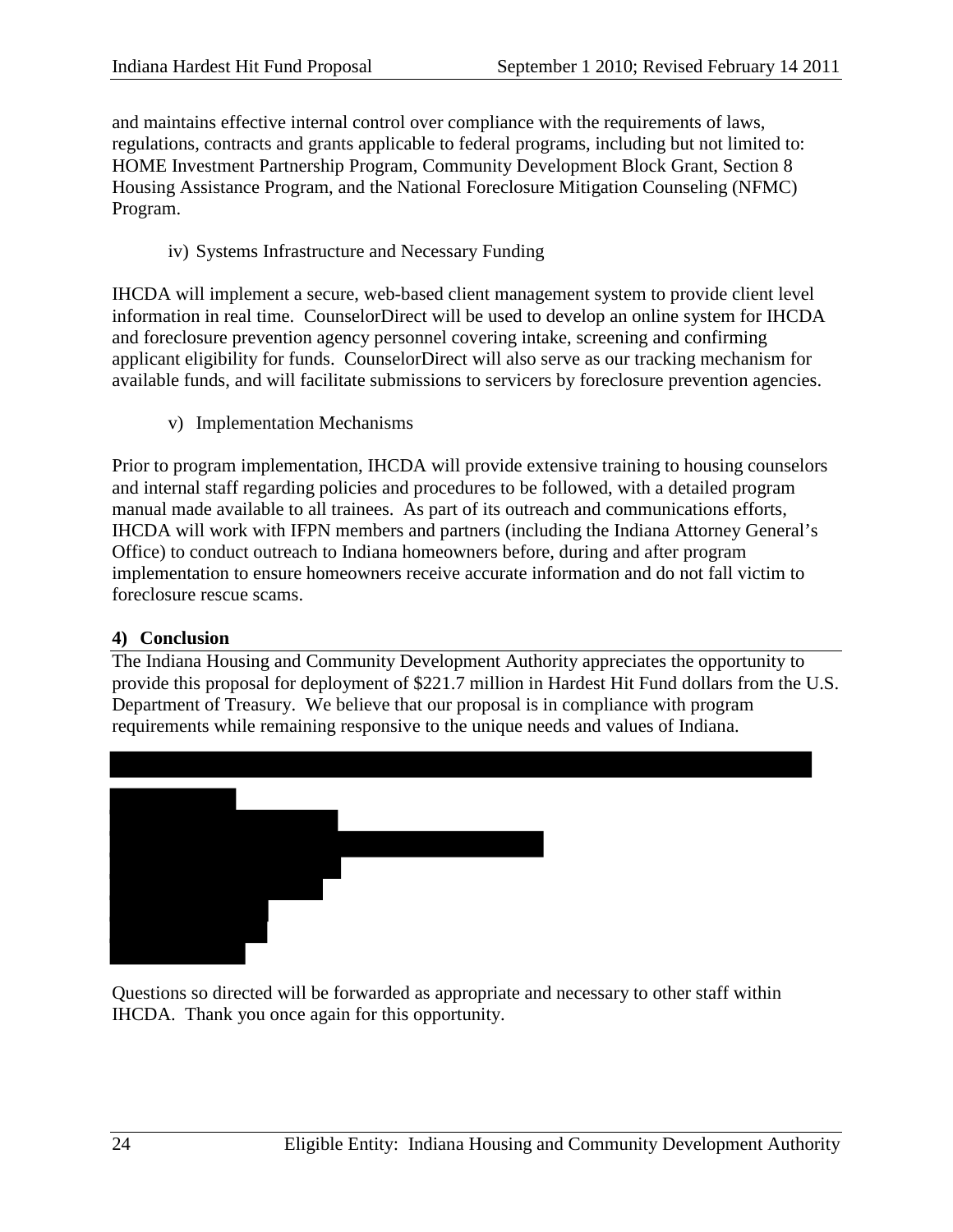|                                                                 | <b>Indiana</b>        |                                                                                                          |
|-----------------------------------------------------------------|-----------------------|----------------------------------------------------------------------------------------------------------|
|                                                                 |                       |                                                                                                          |
| One-time / Start-Up Expenses:                                   |                       |                                                                                                          |
| <b>Initial Personnel</b>                                        |                       |                                                                                                          |
|                                                                 | \$89,000              | Space build out (\$75,000) plus initial MIS requirements<br>(\$2,000 per FTE) for seven (7) FTEs         |
| Building, Equipment, Technology<br><b>Professional Services</b> | \$120,000             |                                                                                                          |
| Supplies / Miscellaneous                                        |                       | Readiness Audit and Training plus 6 months of PM/TAC                                                     |
|                                                                 | \$10,000              |                                                                                                          |
| Marketing /Communications<br>Travel                             | \$175,000<br>\$10,000 |                                                                                                          |
| Website development/Translation                                 | \$175,000             | Website update and CounselorDirect Purchase                                                              |
|                                                                 | \$5,000               |                                                                                                          |
| Contingency                                                     |                       |                                                                                                          |
| <b>Subtotal</b>                                                 | \$584,000             |                                                                                                          |
| <b>Operating / Administrative Expenses:</b>                     |                       |                                                                                                          |
|                                                                 |                       | 1.75 FTE: HHF Manager (1.0) and Customer Liaison                                                         |
|                                                                 |                       | $(0.5)$ , plus time of other staff devoted to project $(0.25)$                                           |
|                                                                 |                       | total)-CFO, General Counsel, Chief Strategy Officer,                                                     |
| <b>Salaries</b>                                                 | \$350,000             | Controller, Policy & Research Manager                                                                    |
|                                                                 |                       | 12 FTE: Operations Manager, 3 underwriters, 2.5                                                          |
|                                                                 |                       | accountants, servicer liaison, project coordinator (0.5), 2                                              |
|                                                                 |                       | monitors, attorney plus OFBCI Liaison. Also \$60,000<br>for consulting services related to database, PR, |
| Professional Services (Legal,<br>Compliance, Audit, Monitoring) | \$2,192,000           | background checks, and media activities                                                                  |
| Travel                                                          | \$87,000              |                                                                                                          |
| Buildings, Leases & Equipment                                   | \$71,550              | 1,500 SF at \$15.90/sf for three years                                                                   |
| Information Technology &                                        |                       |                                                                                                          |
| Communications                                                  | \$2,500,000           | CounselorDirect, HHF Website/Hotline                                                                     |
|                                                                 |                       | OFBCI will provide assistance in establishing and                                                        |
|                                                                 |                       | managing a voluntary service option for HHF<br>beneficiaries. This represents the cost of OFBCI          |
| Indiana Office of Faith-Based and                               |                       | services plus the purchase and set-up of volunteer                                                       |
| <b>Community Initiatives</b>                                    | \$2,794,350           | management software statewide.                                                                           |
| Office Supplies/Postage and                                     |                       |                                                                                                          |
| Delivery/Subscriptions                                          | \$25,000              | General Liability, Theft, Errors/Omissions and All-risks                                                 |
| Risk Management/ Insurance                                      | \$25,410              | incremental cost for all FTEs                                                                            |
| Training                                                        | \$150,000             | \$50,000 per year for three years                                                                        |
| Marketing/PR                                                    | \$375,000             |                                                                                                          |
| <b>Subtotal</b>                                                 | \$8,570,310           |                                                                                                          |
|                                                                 |                       |                                                                                                          |

## **SCHEDULE A Indiana Hardest Hit Fund Unemployment Bridge Program Allowable Administrative Expenses**